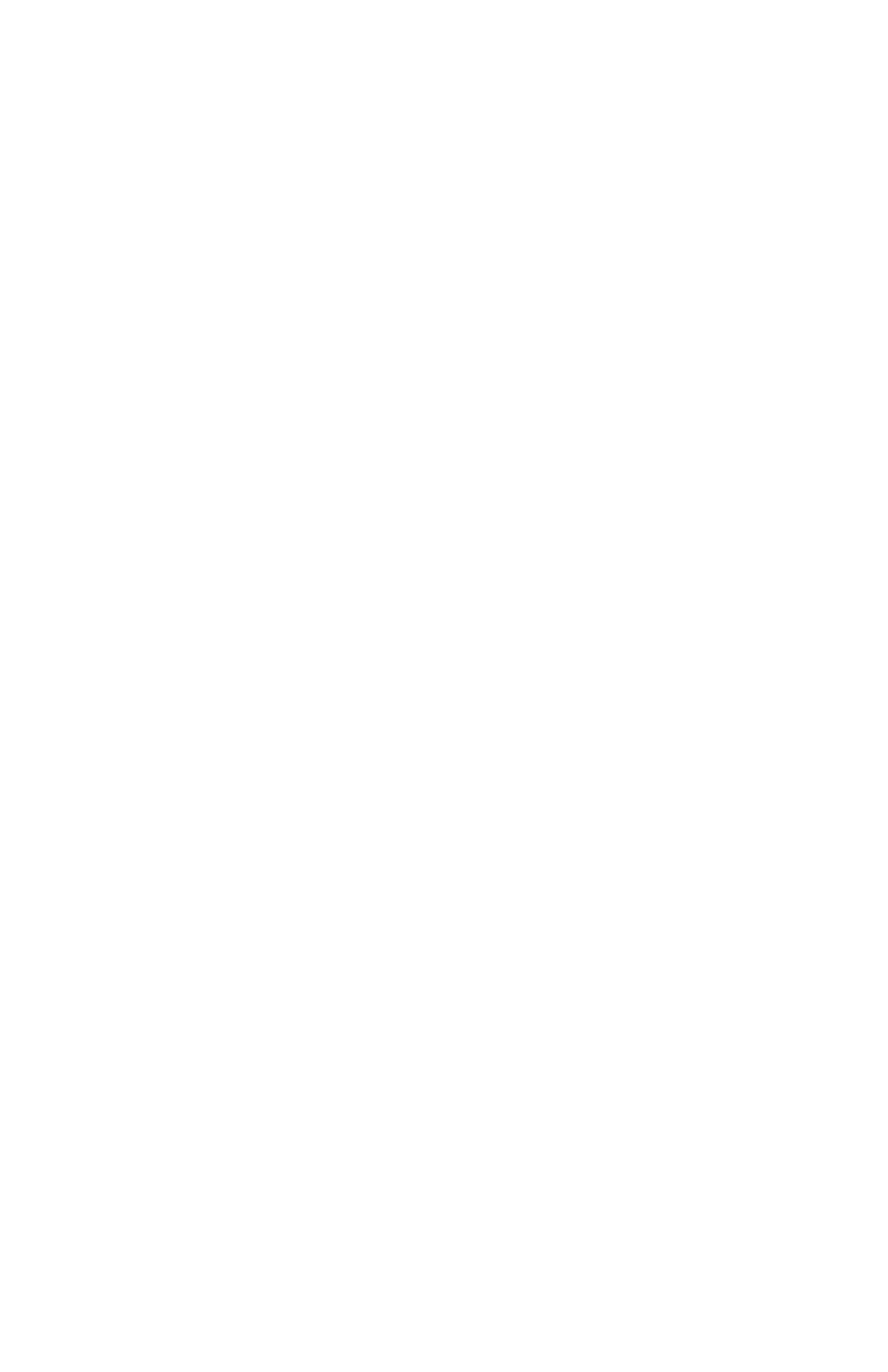# **THE GOSPEL OF JESUS CHRIST**

PAUL WASHER



REFORMATION HERITAGE BOOKS GRAND RAPIDS, MICHIGAN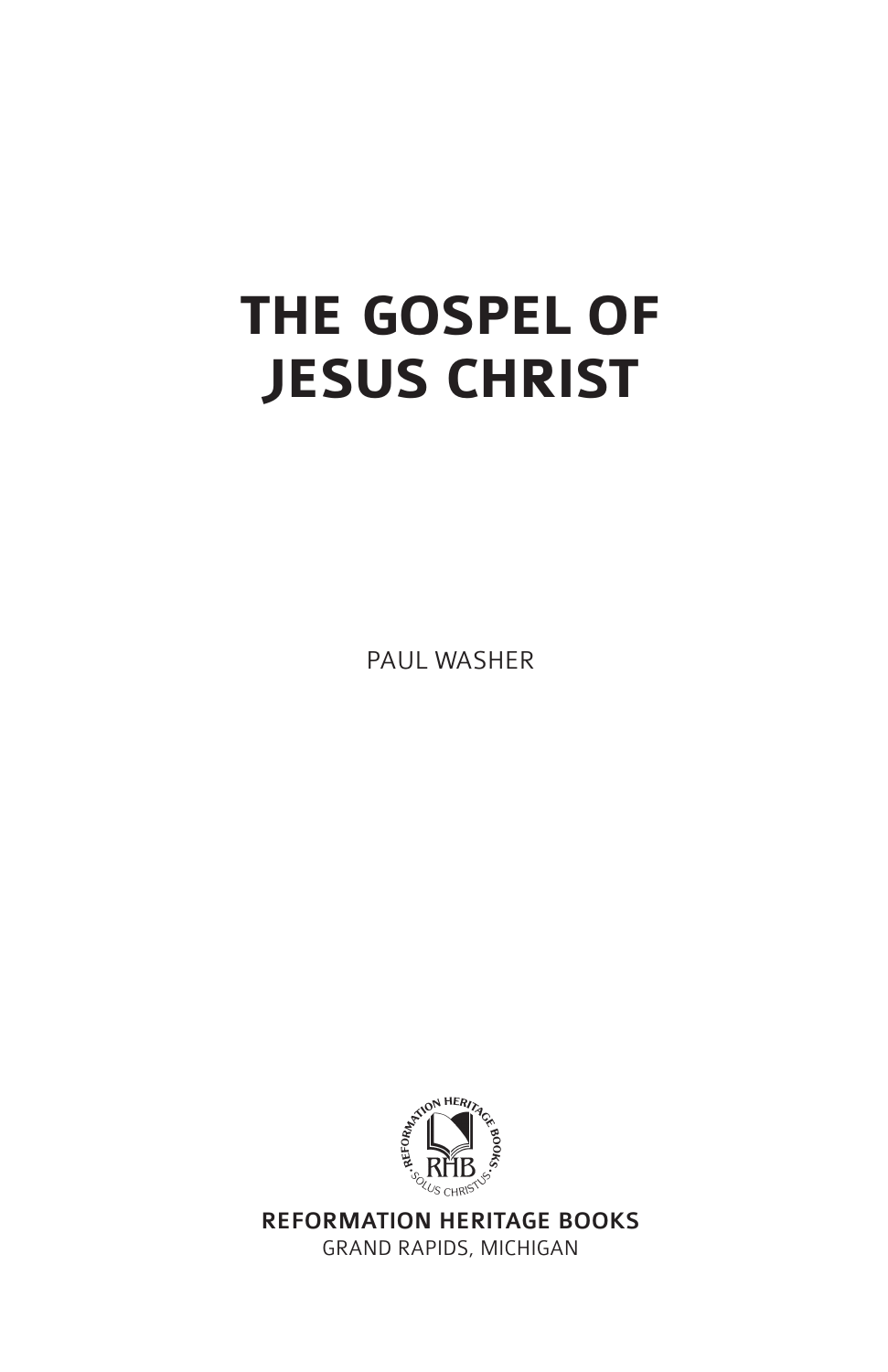*The Gospel of Jesus Christ* © 2016 by Paul Washer

All rights reserved. No part of this book may be used or reproduced in any manner whatsoever without written permission except in the case of brief quotations embodied in critical articles and reviews. Direct your requests to the publisher at the following address:

#### **Reformation Heritage Books**

2965 Leonard St. NE Grand Rapids, MI 49525 616-977-0889 / Fax 616-285-3246 orders@heritagebooks.org www.heritagebooks.org

*Printed in the United States of America* 16 17 18 19 20 21/10 9 8 7 6 5 4 3 2 1

Scripture taken from the New King James Version®. Copyright © 1982 by Thomas Nelson. Used by permission. All rights reserved.

ISBN 978-1-60178-520-6

ISBN 978-1-60178-521-3 (epub)

*For additional Reformed literature, request a free book list from Reformation Heritage Books at the above regular or e-mail address.*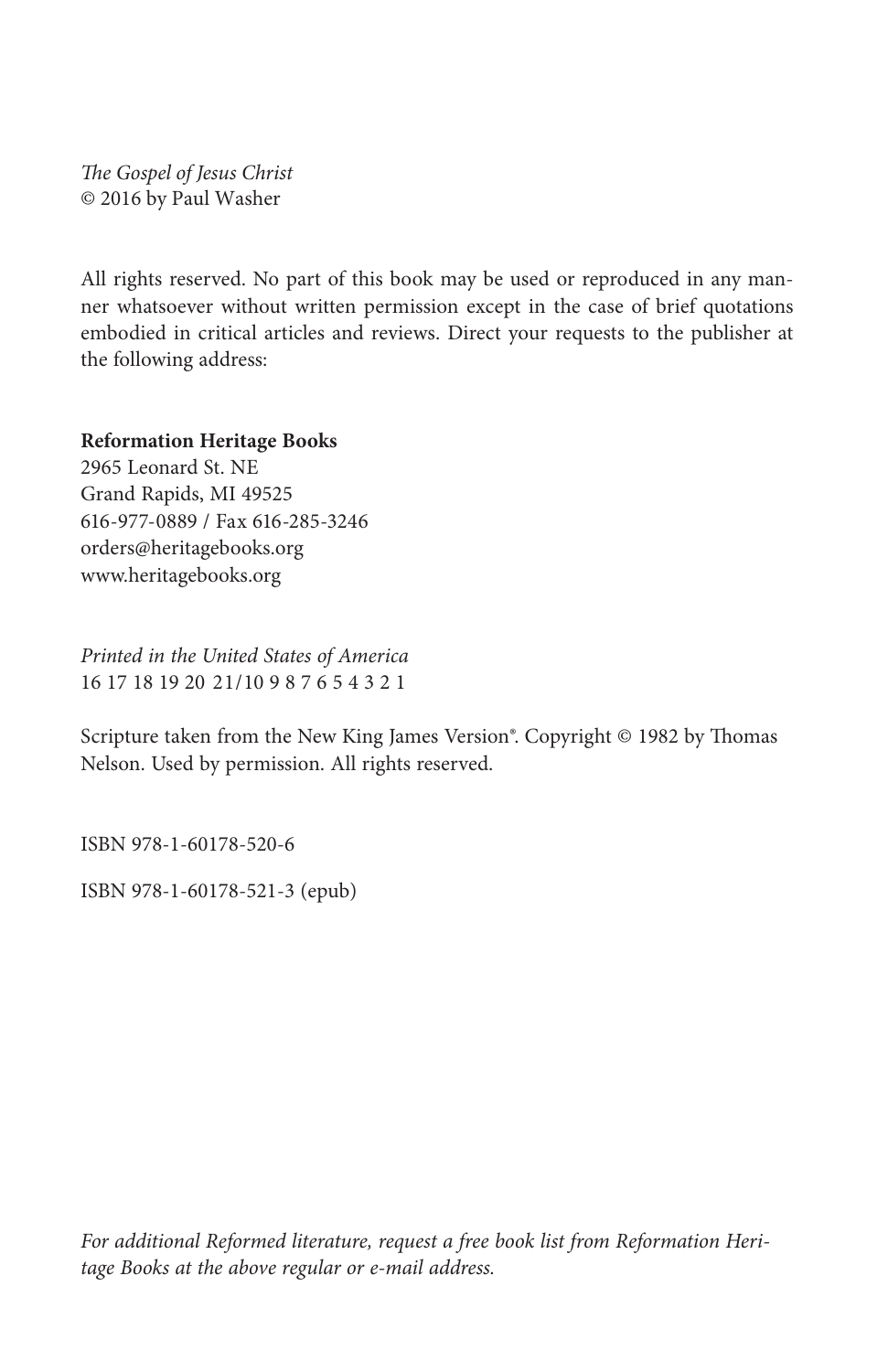### **THE GOSPEL OF JESUS CHRIST**

The central message of Christianity is the gospel of Jesus Christ. The word *gospel* means "good news." Christianity offers the best news of all time! Indeed, it offers the only solution to our most pressing crises. No educational program, political party, or psychological therapy is able to address the deepest problem of the human race. Though human wisdom has brought many temporary benefits to us, history has also revealed how bankrupt we are to address the profound guilt and pervasive corruption under which our world groans.

The gospel reveals that God has come and won the victory for us. It is good news precisely because it is not about what we have done or can do, but what God has done and will do on behalf of His people. The gospel declares divine intervention into a hopeless world.

The gospel announces the good news of the coming of Jesus Christ. Approximately two thousand years ago, during the height of the Roman Empire, God sent His Son into human history in order to save people of every nation from their sins and misery. Christ was conceived by the Spirit of God in the womb of a virgin and was born Jesus of Nazareth, the God-man.

Jesus came to bear the sins of fallen men and women and to offer His life as a sacrifice in our place. His death satisfied the demands of God's justice against sinners and made it possible for a just God to pardon them. His resurrection three days later testified that He is the Son of God and that God accepted His death as full payment for our sin. Now, all people may be fully forgiven, reconciled to God, and receive eternal life through faith in the person and work of Jesus Christ. Through this great work of salvation, God has revealed to us who He is.

#### **The Character of God**

To understand the gospel, we must understand something about God. God is not an impersonal force or energy all around us, but the personal

I wish to thank Paul M. Smalley for his helpful editing assistance on this booklet.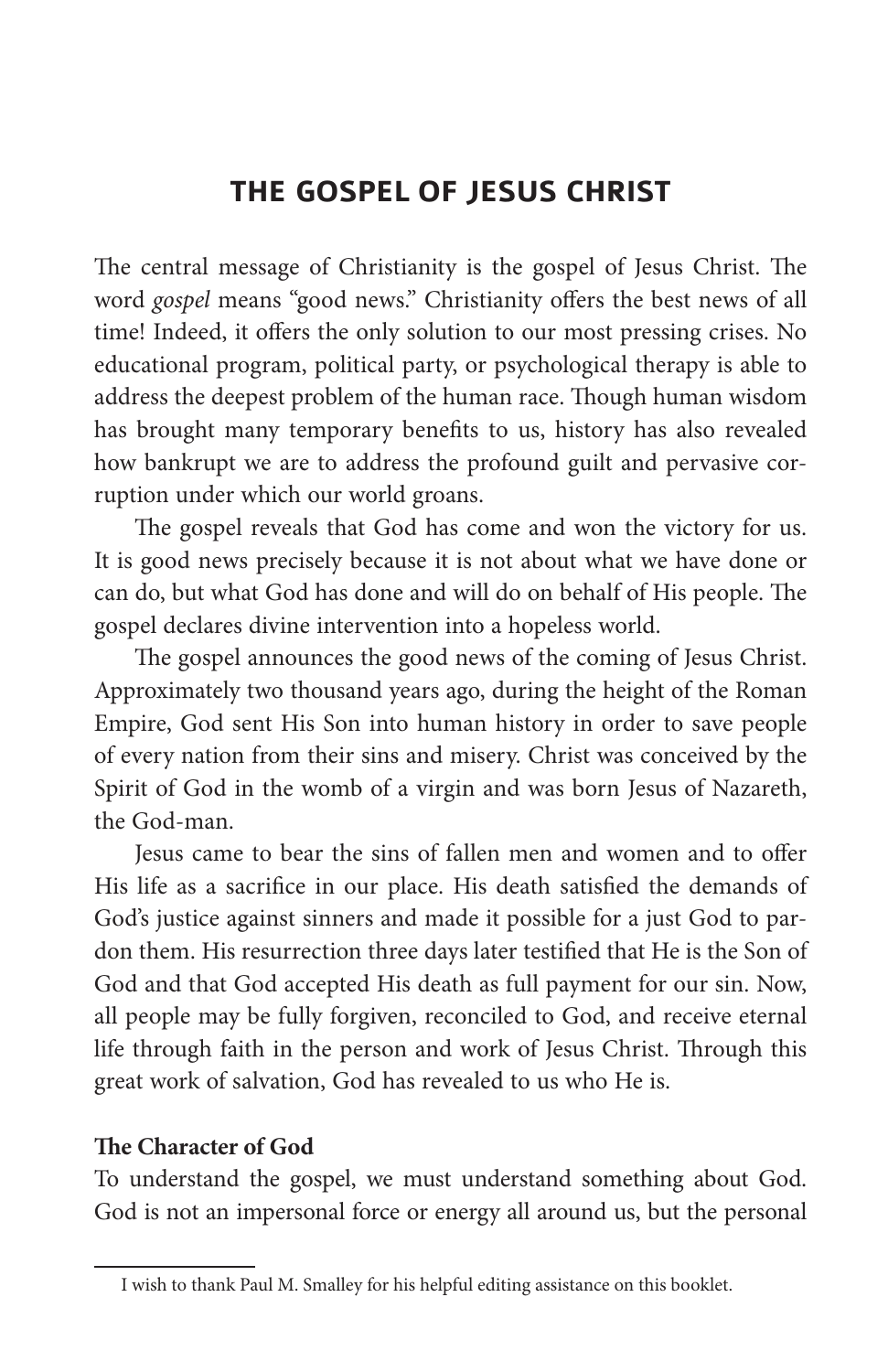Creator and Lord of all (Genesis 1). The Bible teaches us that the only true God exists as a Trinity: Father, Son, and Holy Spirit (Matthew 3:16–17; 28:19). They are three distinct persons who are distinguishable from one another, and yet they are one being, not three (John 10:30–33). They share the one divine essence with the same divine qualities. Because of these qualities, which make God uniquely Himself, the Lord requires a sacrifice for sin if sinners are to be saved. To see the need for Christ's death, therefore, we must know more about the character of this triune God.

#### *God Is Love*

The Bible teaches us that God is love (1 John 4:8) and that His love moves Him to freely and selflessly give Himself to others for their benefit or good. It is important to understand that God's love is much more than an attitude, an emotion, or something that He does. Instead, love is an attribute of God—His very being or nature. God not only loves; He *is* love. He is the essence of what love is, and all true love flows from Him as its ultimate source. Other words that are often associated with the love of God are benevolence, mercy, grace, and patience. Regardless of what we may think or even hear, the unwavering testimony of the Bible is that God is love!

He who does not love does not know God, for God is love. (1 John 4:8)

The Lord is merciful and gracious, slow to anger, and abounding in mercy. (Psalm 103:8; see also Exodus 34:6; Psalms 86:15; 145:8)

Therefore the Lord will wait, that He may be gracious to you; and therefore He will be exalted, that He may have mercy on you. (Isaiah 30:18)

Every good gift and every perfect gift is from above, and comes down from the Father of lights, with whom there is no variation or shadow of turning. (James 1:17)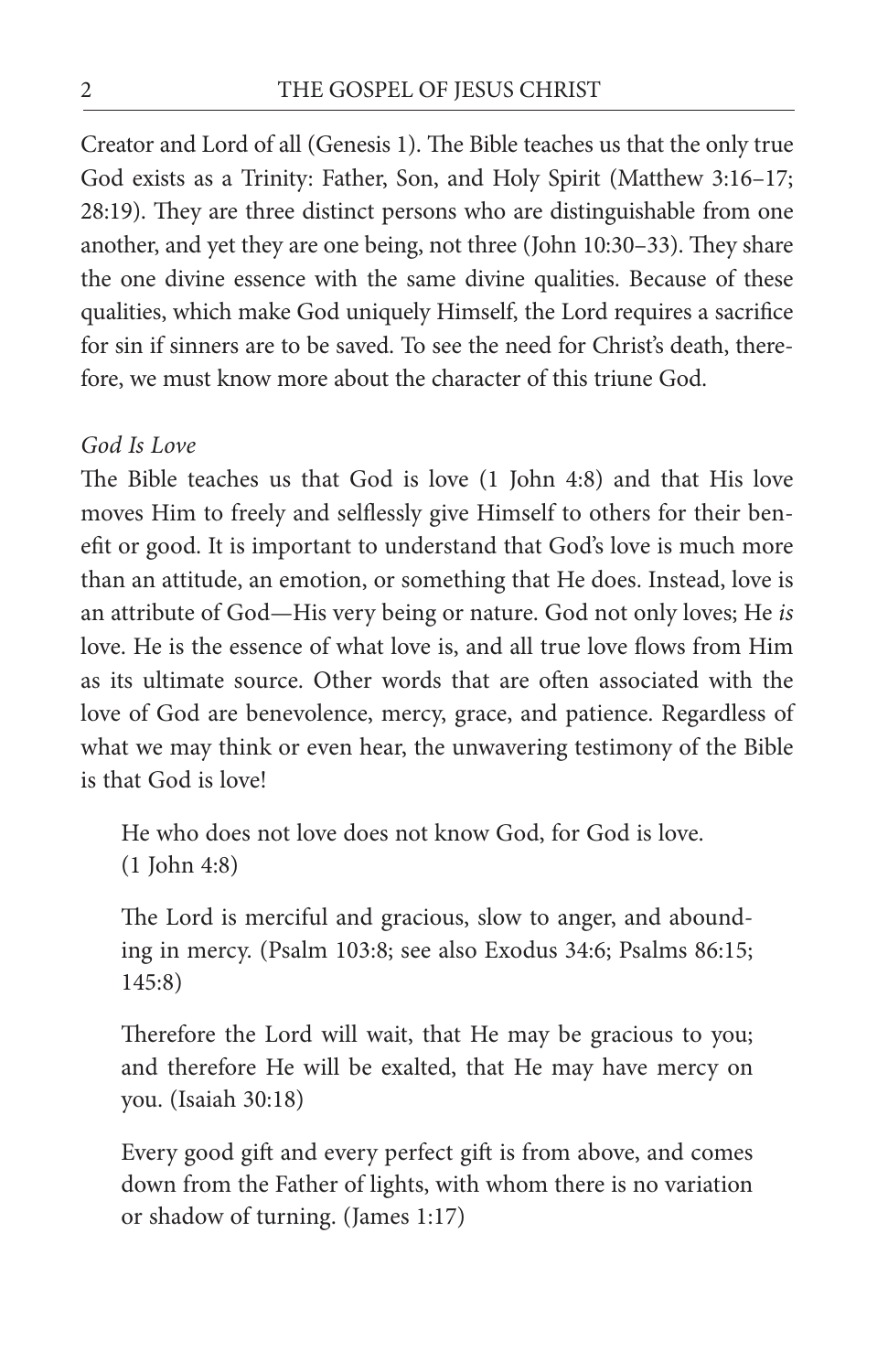*God Is Holy*

The Bible teaches us that God is holy (Isaiah 6:3). The word communicates the idea of being "separated," "marked off," or "placed apart." With regard to God, it has two important meanings. First, it means that God is above all His creation and is totally distinct from every created being. Regardless of their splendor, all other beings on earth and in heaven are mere creatures. God alone is God—separate, transcendent, and incomparable. Second, the holiness of God means that He is above, or separated from, the moral corruption of His creation and from all that is profane and sinful. God cannot sin, cannot take pleasure in sin, and cannot have fellowship with sin.

And one cried to another and said:

"Holy, holy, holy is the Lord of hosts; The whole earth is full of His glory!" (Isaiah 6:3)

God is light and in Him is no darkness at all. (1 John 1:5)

You are of purer eyes than to behold evil, and cannot look on wickedness. (Habbakuk 1:13)

Let no one say when he is tempted, "I am tempted by God"; for God cannot be tempted by evil, nor does He Himself tempt anyone. (James 1:13)

For You are not a God who takes pleasure in wickedness, nor shall evil dwell with You. (Psalm 5:4)

#### *God Is Righteous*

The word *righteous* tells us of the moral excellence of God. According to the Bible, God is an absolutely righteous being and always acts in a way that is perfectly consistent with who He is. There is nothing wrong or incorrect about God's nature or His works. He will never be or do anything that would justify any accusation of wrongdoing against Him. His works, decrees, and judgments are absolutely perfect.

For the LORD is righteous, He loves righteousness; His countenance beholds the upright. (Psalm 11:7)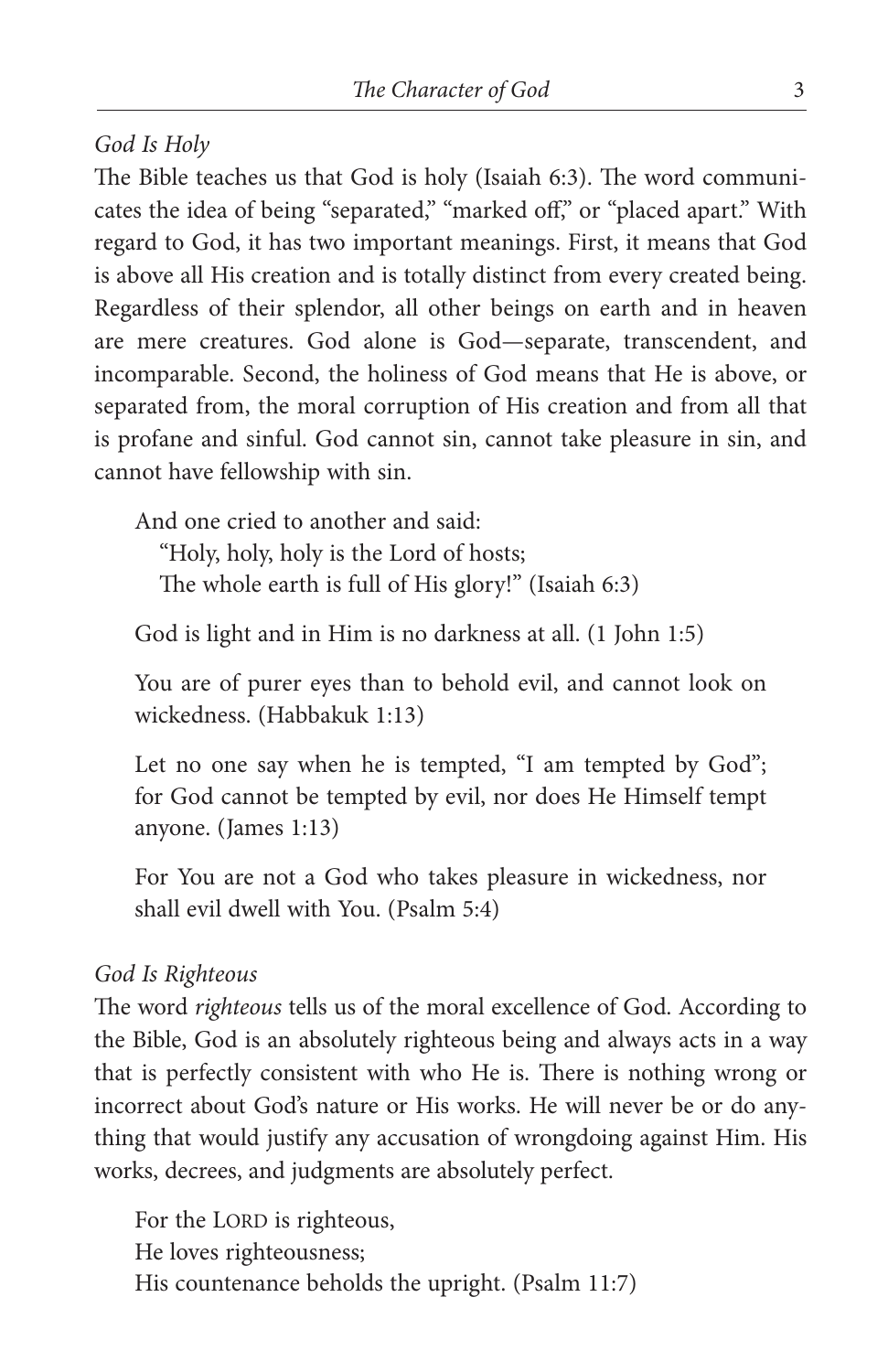He is the Rock, His work is perfect; For all His ways are justice, A God of truth and without injustice; Righteous and upright is He. (Deuteronomy 32:4)

The righteousness of God not only describes His character but also His relationship to His creation, especially to humanity. According to the Bible, God has revealed His will to all people through His creation (Romans 1:20, 32) and through their consciences (Romans 2:14–16). He has most clearly revealed Himself by His Word, the Bible (Psalm 19:7– 11). He will judge every person according to the standard that has been revealed to them. There will come a day in which God will judge everyone according to the strictest standards of justice and fairness, rewarding the good that is done and punishing the evil.

But the LORD shall endure forever; He has prepared His throne for judgment. He shall judge the world in righteousness, And He shall administer judgment for the peoples in uprightness. (Psalm 9:7–8)

For God will bring every work into judgment, Including every secret thing, Whether good or evil. (Ecclesiastes 12:14; see also Proverbs 5:21; 15:3; Hebrews 4:13)

I, the LORD, search the heart, I test the mind, Even to give every man according to his ways, According to the fruit of his doings. (Jeremiah 17:10; see also Hebrews 9:27)

We must always recognize that God's judgment of man is not unwarranted or cruel, but is a consequence of His righteous character and a necessary part of His government. A God who would refuse to judge wickedness would not be loving, good, or righteous. A creation where wickedness was not restrained and judged would soon self-destruct.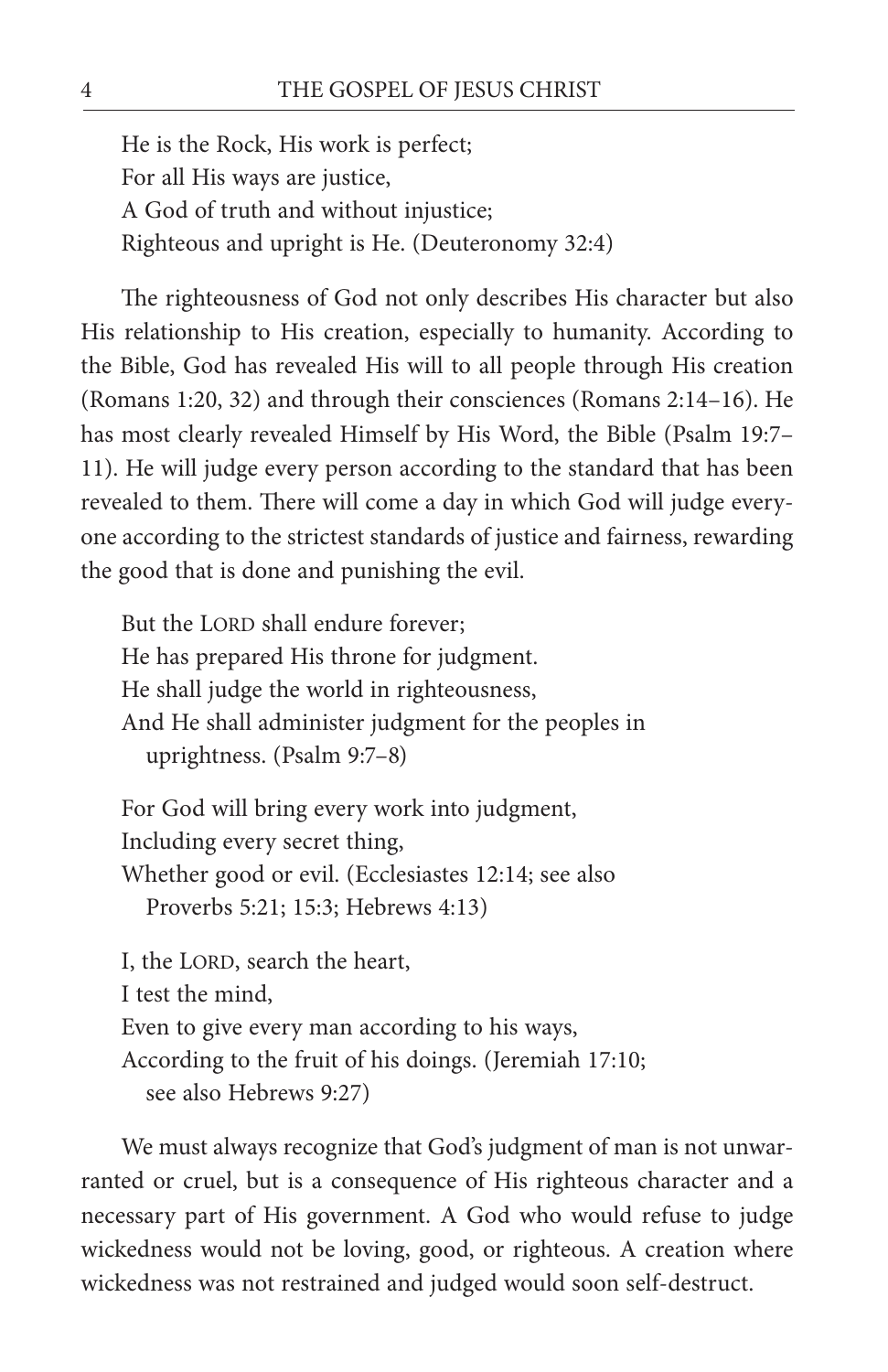Have you met this God? It is one thing to talk about God, but quite another to encounter His glory in the Bible. Where God is truly known, all mankind becomes as nothing. The least glimpse of His holiness humbles us and threatens to undo us. Even in our original, pristine condition when God first made us, we were mere images and servants, and He was almighty God. Yet we have fallen far lower because of our sin against Him.

#### **The Character of Humanity**

To grasp and appreciate the gospel, we must not only understand something about the character of God but also something about our character. What the Bible has to say about us is not flattering or pleasant, but it is accurate.

#### *Humanity Is Morally Corrupt*

Before he fell into sin, man's original state was noble, but man's present condition is desperate. The Bible teaches us that although humankind was created good (Genesis 1:26, 31), all humans have fallen into spiritual death (Ephesians 2:1). We are by nature morally corrupt, inclined toward evil, and hostile toward the righteous God.

Truly, this only I have found: That God made man upright, But they have sought out many schemes. (Ecclesiastes 7:29)

The heart is deceitful above all things, And desperately wicked; Who can know it? (Jeremiah 17:9)

For out of the heart proceed evil thoughts, murders, adulteries, fornications, thefts, false witness, blasphemies. (Matthew 15:19)

But we are all like an unclean thing, And all our righteousnesses are like filthy rags; We all fade as a leaf, And our iniquities, like the wind, Have taken us away. (Isaiah 64:6)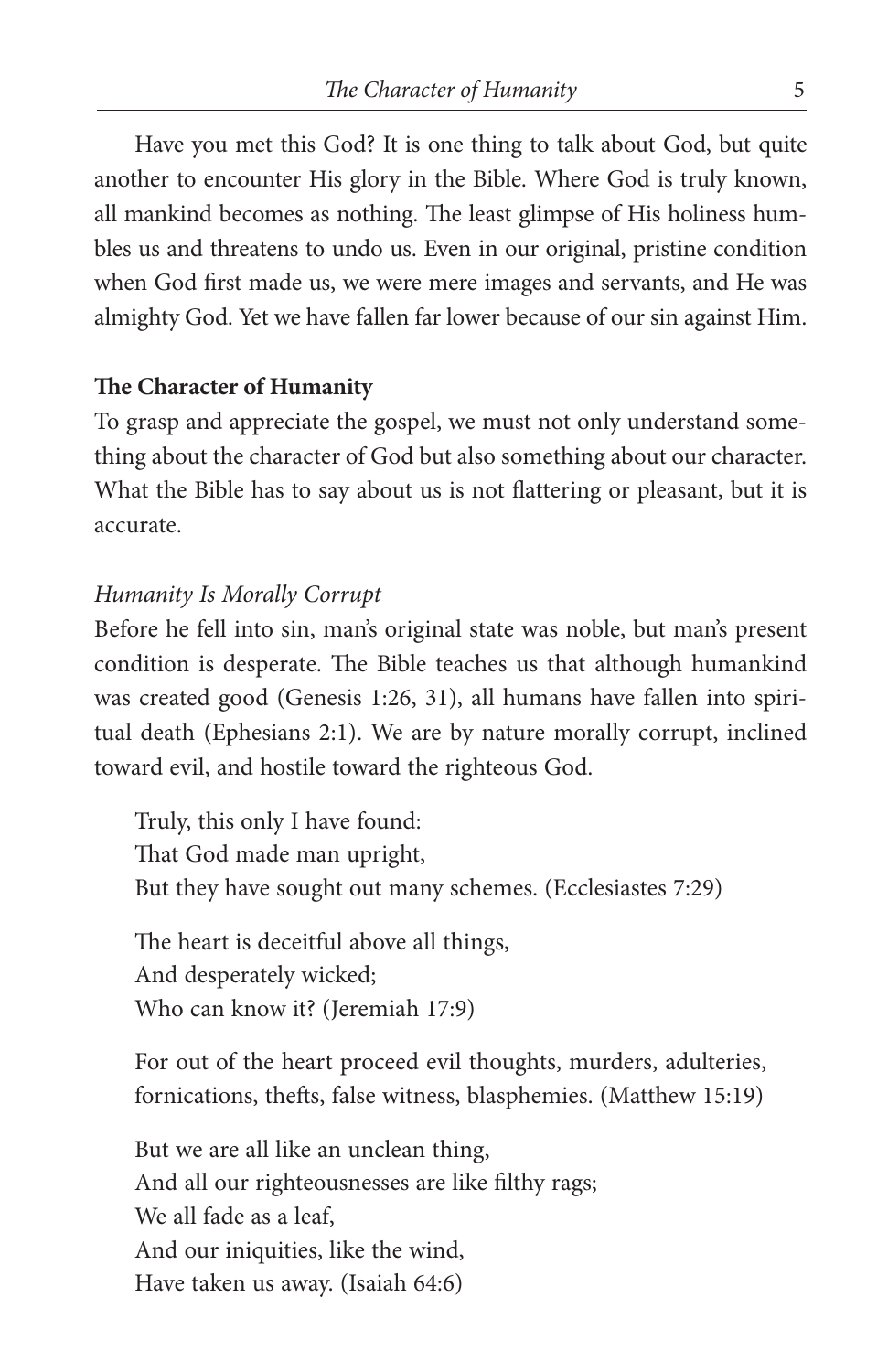Because the carnal mind is enmity [hatred] against God; for it is not subject to the law of God, neither indeed can be. (Romans 8:7)

The Bible verses that you have just read may offend you; their indictment of humanity, however, is attested on every page of history. Furthermore, if you are honest with yourself, you will admit that the truth of these verses is also confirmed by your thoughts, words, and deeds, which continually break the holy law of God's Ten Commandments (Exodus 20:1–17; see Matthew 5:21–48).

#### *Guilty and Condemned*

The Bible teaches us that our inward moral corruption leads us to commit acts against the righteous standard of a holy, just, and loving God. All of us, without exception, are sinners both by nature and by the deeds that we have committed. All of us stand guilty and without excuse before God.

For all have sinned and fall short of the glory of God. (Romans 3:23)

There is no one who does not sin. (1 Kings 8:46)

As it is written:

"There is none righteous, no, not one; There is none who understands; There is none who seeks after God. They have all turned aside; They have together become unprofitable; There is none who does good, no, not one." (Romans 3:10–12)

Now we know that whatever the law says, it says to those who are under the law, that every mouth may be stopped, and all the world may become guilty before God. (Romans 3:19)

If You, LORD, should mark iniquities, O Lord, who could stand? (Psalm 130:3)

Examine yourself. Are you a sinner? This is not a question of whether you make some mistakes. Nor is it a matter of simply acknowledging that you have done a few wrong things. Do you recognize that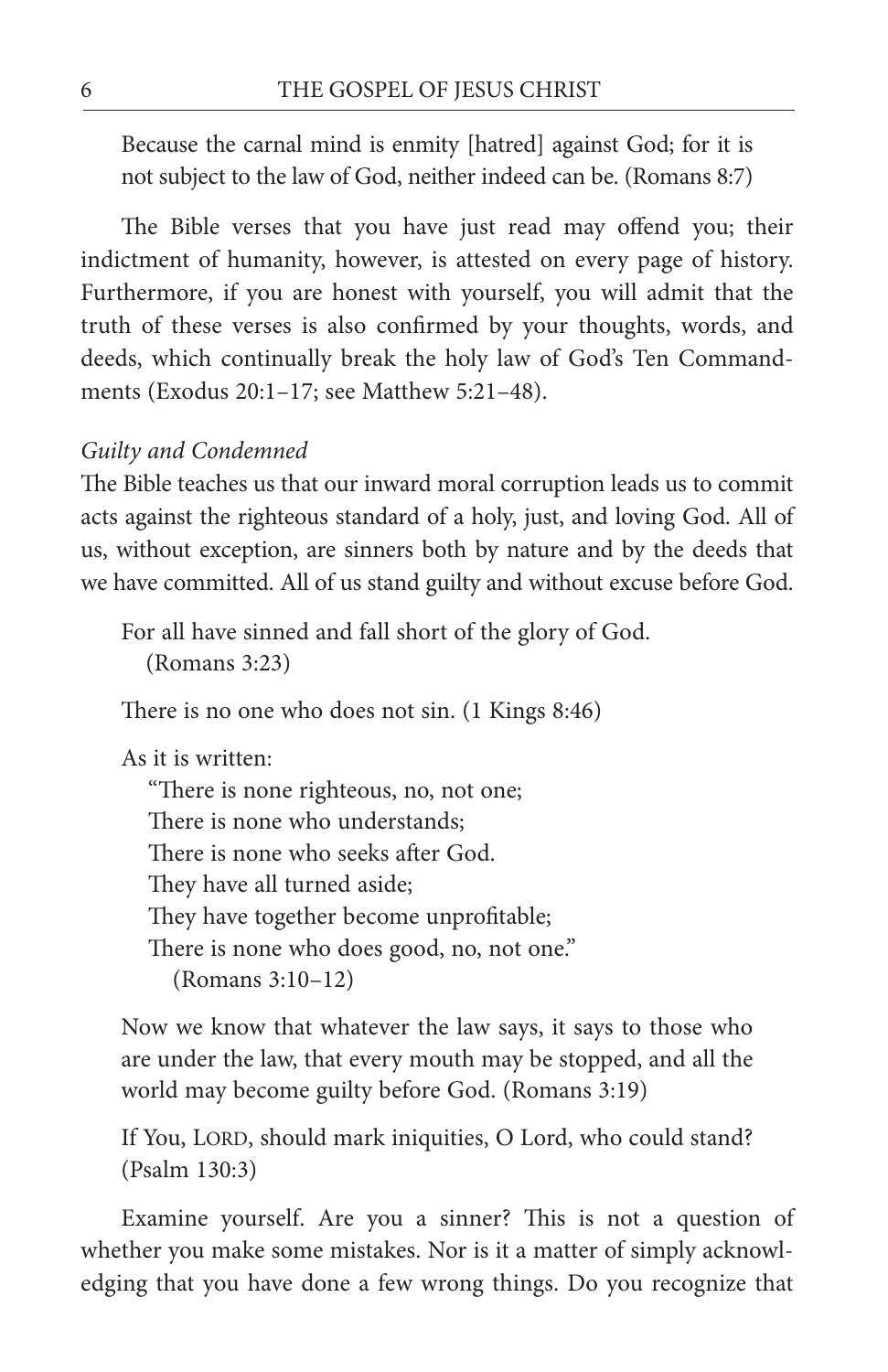you have a sinful heart and a record of breaking God's laws? Don't make excuses. Don't pretend that you are a basically good person. If you do, then Jesus has nothing for you, for He came for sinners. However, if you acknowledge your sin with grief, then God's wisdom has solved your great problem in the most remarkable way.

#### **The Great Dilemma**

It is comforting to know that God is holy and righteous. It would be terrifying if the omnipotent Ruler of the universe were evil. To the thinking man, however, the absolute goodness of God is also disturbing. If God is good, what will He do with those of us who are not? What will a good and righteous God do with human beings who are self-centered, inclined to evil, and disobedient? If the Judge of all the earth deals with us on the basis of justice, shouldn't He condemn us all?

These questions lead us to the greatest of all religious and philosophical dilemmas: How can God be just, yet pardon those who should justly be condemned? How can God be holy, yet befriend those who are evil? Anyone who justifies the wicked is an abomination to the Lord (Proverbs 17:15). How then can the Lord justify sinners like us and still be just (Romans 3:26)?

#### **God's Answer to Our Dilemma**

If God acts according to His justice, then the sinner must be condemned. If God pardons the sinner, then His justice is compromised. The answer to this greatest of all dilemmas can be found only in the gospel. In justice, God condemned humanity and demanded complete satisfaction for our crimes against Him. In love, God took humanity upon Himself, bore our sin, suffered the penalty we deserved, and died in our place. The same God whose justice demanded satisfaction for our sin made satisfaction by offering Himself in our place. This is what makes the gospel truly good news!

#### *Jesus Christ, Our Substitute*

According to the Bible, the Father's love for us moved Him to give His Son as a sacrifice for our sins, and the Son's love for us moved Him to offer Himself willingly for us.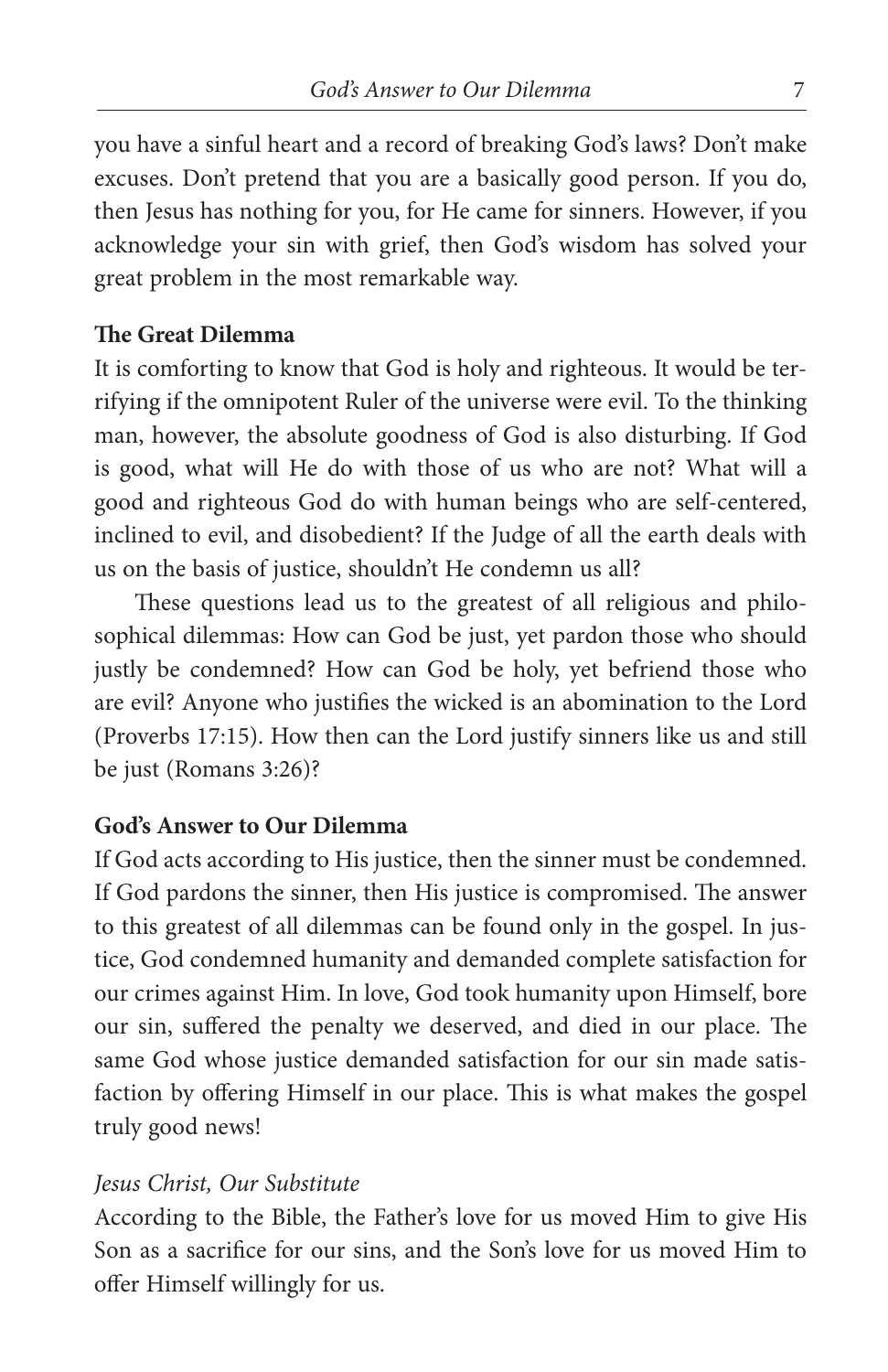For God so loved the world that He gave His only begotten Son, that whoever believes in Him should not perish but have everlasting life. (John 3:16)

God is love. In this the love of God was manifested toward us, that God has sent His only begotten Son into the world, that we might live through Him. In this is love, not that we loved God, but that He loved us and sent His Son to be the propitiation for our sins. (1 John 4:8–10)

[Jesus said,] "Greater love has no one than this, than to lay down one's life for his friends." (John 15:13)

#### *The Cross*

Upon the cross, Jesus Christ, the Son of God, offered Himself as a sacrifice for His people's sin. Most historians consider the cross to be the cruelest mechanism of torture that mankind has ever devised. This cruelty serves to illustrate two important realities.

First, this cruelty illustrates the greatness of our hostility toward God. God so loved the world that He gave His only Son, and the world so hated God that it subjected Him to the worst form of torture and death.

Second, it illustrates the greatness of our sin against God. Our crimes against God were so deplorable and the penalties against us so severe that they could be paid for only through the indescribable suffering and death of the Son of God!

The physical suffering and death that Christ endured on the cross were absolutely necessary. We must understand, however, that His suffering involved more than just the cruelty of evil men. On the cross Christ suffered the judgment of God! God's justice demanded satisfaction for our sins, and His wrath was kindled against us. To satisfy God's justice and appease His wrath, it was necessary that Christ suffer the judgment we deserved. Thus, He bore our sin, became a curse in our place, was abandoned by God, and suffered the full measure of God's wrath against us.

*Christ Bore Our Sin*. On the cross, our sins were imputed to Christ. That means God placed our sins on Christ's account and considered them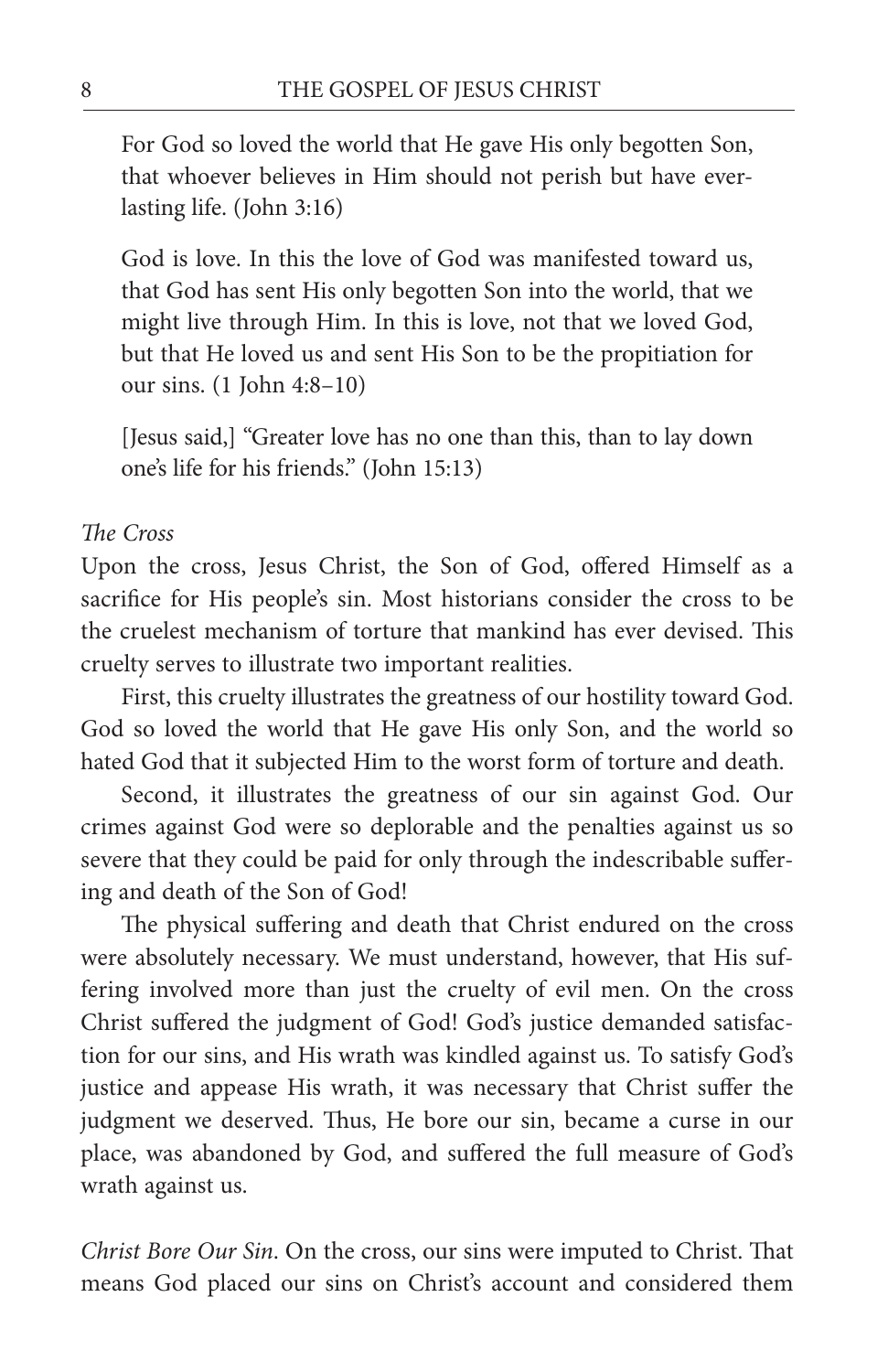His. Consequently, Christ was declared guilty before the judgment throne of God and was treated as the guilty party.

All we like sheep have gone astray; We have turned, every one, to his own way; And the LORD has laid on Him the iniquity of us all. (Isaiah 53:6)

For [God] has made [Christ] who knew no sin to be sin for us, that we might become the righteousness of God in Him.

*Christ Suffered Our Curse*. To be cursed of God is to become an object of His displeasure and condemnation. All of us were under God's curse because of our sin. To save us from the curse, Christ became a curse for us and suffered the judgment of God in our place. He redeemed us, which means that He paid the price to satisfy divine justice in order that all who believe in Him are set free.

For as many as are of the works of the law are under the curse; for it is written, "Cursed is everyone who does not continue in all things which are written in the book of the law, to do them." (Galatians 3:10)

Christ has redeemed us from the curse of the law, having become a curse for us (for it is written, "Cursed is everyone who hangs on a tree"). (Galatians 3:13)

*Christ Was Forsaken by God in Our Place*. One of the most terrifying results of our sin is alienation from God—to be shut out of His favorable presence and communion.

But your iniquities have separated you from your God; And your sins have hidden His face from you, So that He will not hear. (Isaiah 59:2)

To save us from such eternal separation, Christ bore our sins on Calvary and was forsaken by God in our place.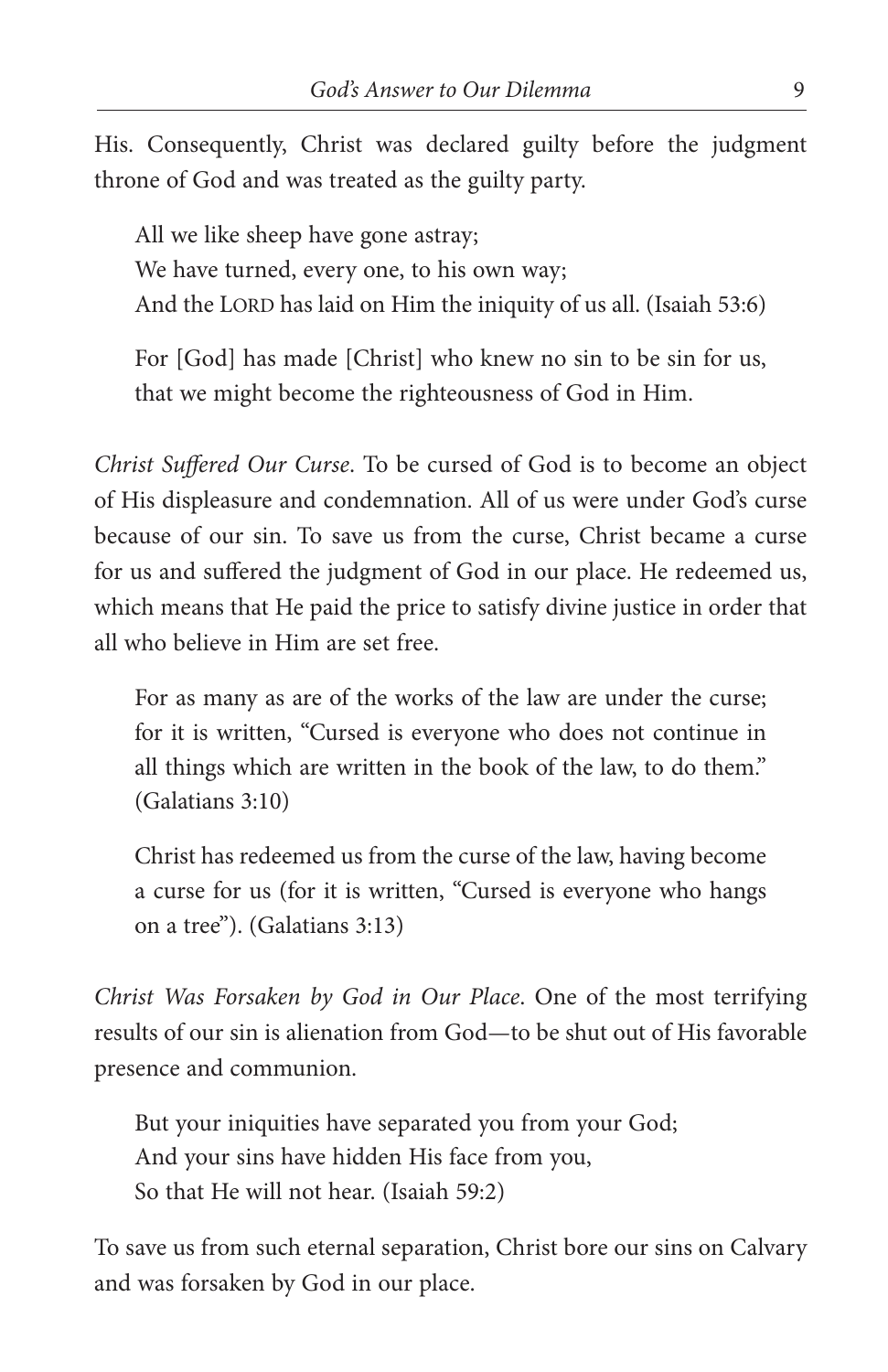And about the ninth hour Jesus cried out with a loud voice, saying, "Eli, Eli, lama sabachthani?" that is, "My God, My God, why have You forsaken Me?" (Matthew 27:46)

*Christ Suffered the Wrath of God for Us*. The Bible teaches us that God is angry with man because of his unrelenting evil, although this is an unpopular truth. Psalm 7:11 declares, "God is a just judge, and God is angry with the wicked every day."

God's anger is not an uncontrollable, irrational, or selfish emotion but a result of His holiness, righteousness, and love for all that is good. God hates sin and comes with terrible and often violent wrath against it. If man is an object of God's wrath, it is because he has chosen to challenge God's sovereignty, violate His will, and give himself to evil.

Since all men are guilty of sin, they deserve God's wrath. In love, however, Christ took the cup of God's wrath that we deserve and drank down every drop until it was completely depleted and the justice of God against us was fully satisfied.

For thus says the LORD God of Israel to me: "Take this wine cup of fury from My hand, and cause all the nations, to whom I send you, to drink it." (Jeremiah 25:15)

He went a little farther and fell on His face, and prayed, saying, "O My Father, if it is possible, let this cup pass from Me; nevertheless, not as I will, but as You will…. Again, a second time, He went away and prayed, saying, "O My Father, if this cup cannot pass away from Me unless I drink it, Your will be done." (Matthew 26:42)

Surely He has borne our griefs And carried our sorrows; Yet we esteemed Him stricken, Smitten by God, and afflicted. But He was wounded for our transgressions, He was bruised for our iniquities; the chastisement for our peace was upon Him, And by His stripes we are healed. (Isaiah 53:4–5)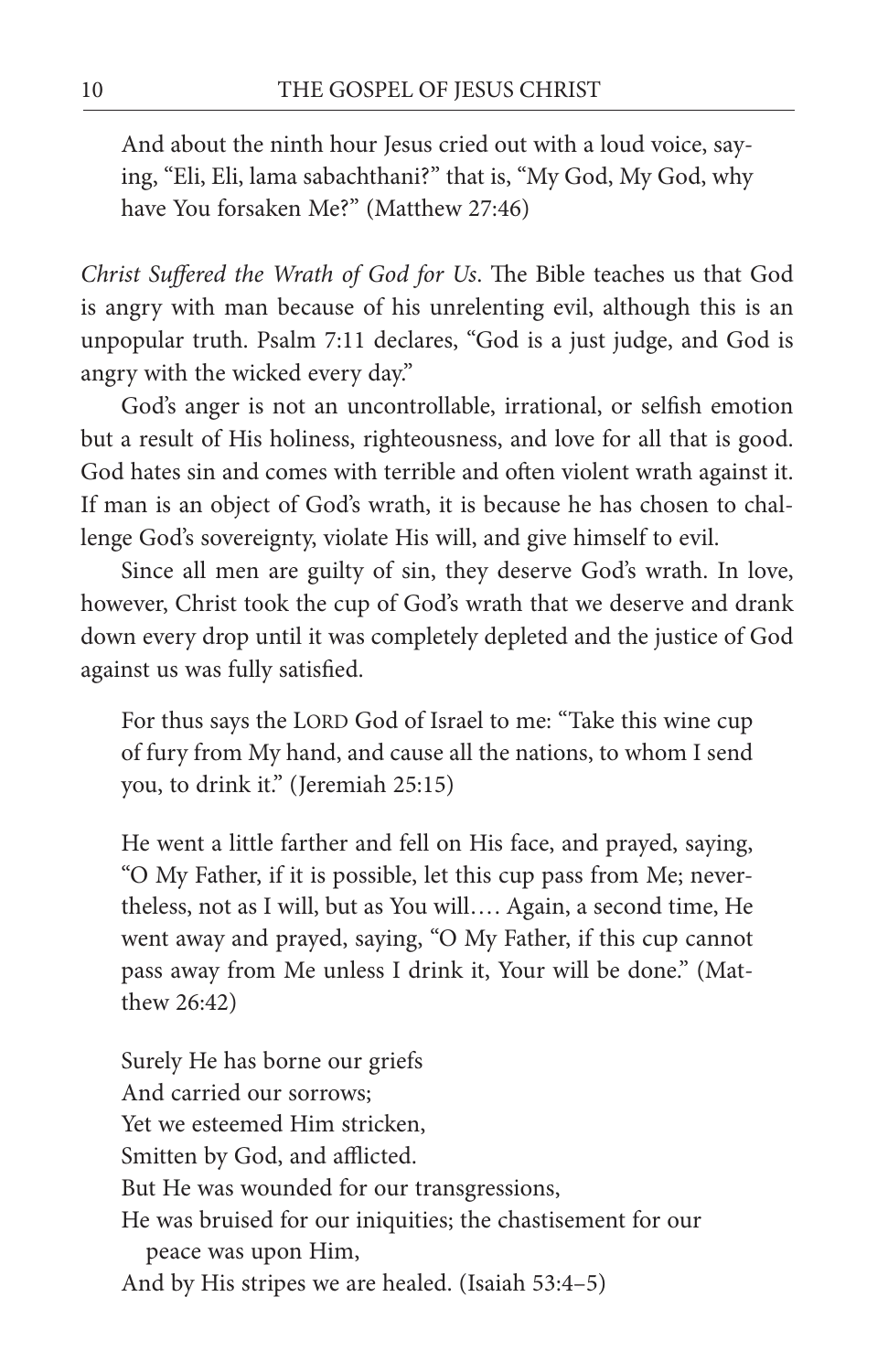*Christ Died in Our Place*. One of the greatest proofs of the judgment of God against our unrighteousness is physical death—the separation of the soul from the body. From the time of Adam until the present, all people are faced with the terrible and undeniable reality that they will die (Romans 5:12). The Bible teaches us that death was not an original or natural part of creation. Instead, it is a judgment of God upon people because of their sin. In order to save us from the power of death, it was necessary that Christ die in our place.

For the wages of sin is death. (Romans 6:23)

And when Jesus had cried out with a loud voice, He said, "Father, 'into Your hands I commit My spirit.'" Having said this, He breathed His last. (Luke 23:46)

For Christ also suffered once for sins, the just for the unjust, that He might bring us to God, being put to death in the flesh but made alive by the Spirit. (1 Peter 3:18)

Christ did not die as a mere martyr, but as the Redeemer of sinful humanity. Before He breathed His last breath, He declared, "It is finished!" (John 19:30). When He said this, He meant that through His suffering and death, He made full payment for the sins of those who believe in Him.

Do you believe that Christ died for sinners? If you do not, then why are you resisting the word of the God who cannot lie? If you do believe it, then how has this great truth affected you? Do you remain indifferent to the crucified Lord? Or worse, do you use the cross of Christ as an excuse to live a wicked, immoral life? If Christ's death has truly come home to your heart, then you will no longer be able to live for yourself but will be inwardly compelled to live for the One who died and rose again for you. Once God opens your eyes to see His wisdom and power in the cross, you will never be the same again but will follow the risen Christ.

#### *The Resurrection*

It is the testimony of the Bible that Christ not only died for the sins of His people but that He was raised from the dead on the third day. The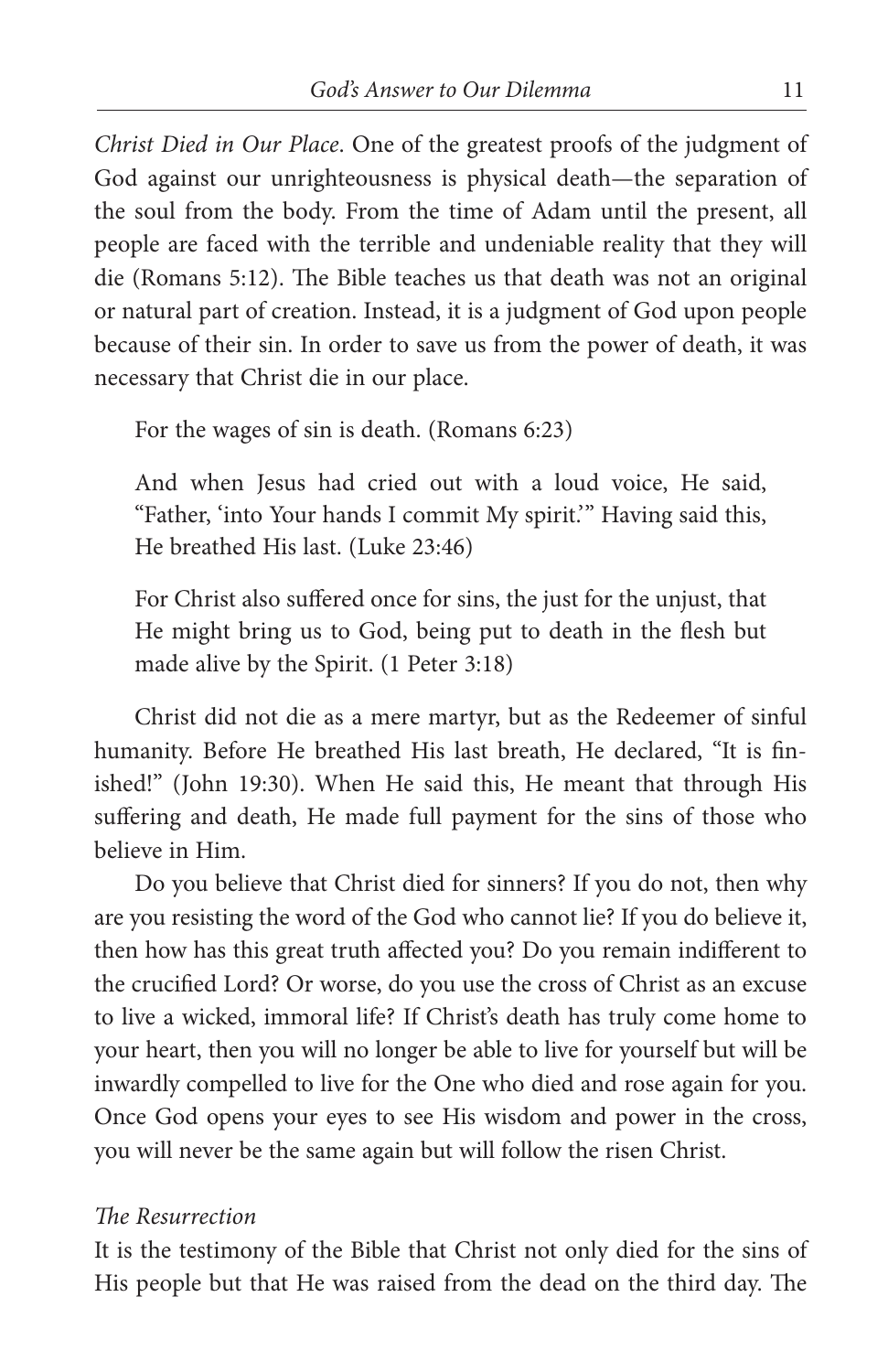resurrection of Jesus Christ is foundational to Christianity. If Christ was not raised, then the gospel is a myth and our faith is useless (1 Corinthians 15:14). But since Christ's resurrection is a historical fact, it validates everything that He both claimed to be and to do on our behalf.

*The Resurrection Is Proof That Jesus Is the Son of God*. In John 2:18–19, the leaders of the Jews asked Jesus for a sign to show that He had the authority to cleanse God's temple. In response, Jesus answered, "Destroy this temple, and in three days I will raise it up." In Romans 1:4, the apostle Paul wrote that Jesus was "declared to be the Son of God with power according to the Spirit of holiness, by the resurrection from the dead." This does not mean that Jesus became the Son at the resurrection, but that the resurrection was the Father's validation that Jesus was the eternal Son of God.

*The Resurrection Is Proof That God Accepted Christ's Death as Full Payment for Our Sin*. Romans 4:25 says that Christ "was delivered up because of our offenses, and was raised because of our justification." The meaning of the text is that God raised Jesus Christ because His death had satisfied God's justice and secured the believer's pardon and right standing before God (justification).

*The Resurrection Is Proof of the Believer's Future Resurrection*. In John 11:25 Jesus declared, "I am the resurrection and the life. He who believes in Me, though he may die, he shall live." This promise would have proven null and void if Christ had remained in the tomb. His authority over death was demonstrated in His own resurrection. It proves that He has the power to raise to life all who believe in Him. In 1 Corinthians 6:14, the apostle Paul wrote, "God both raised up the Lord and will also raise us up by His power."

*The Resurrection Is Proof That the World Has a Lord and a Judge*. The Bible teaches us that Christ was not only raised to life but that God exalted Him to be Lord and Judge over all creation. In the first sermon preached after the resurrection, the apostle Peter declared to the Jews, "Therefore let all the house of Israel know assuredly that God has made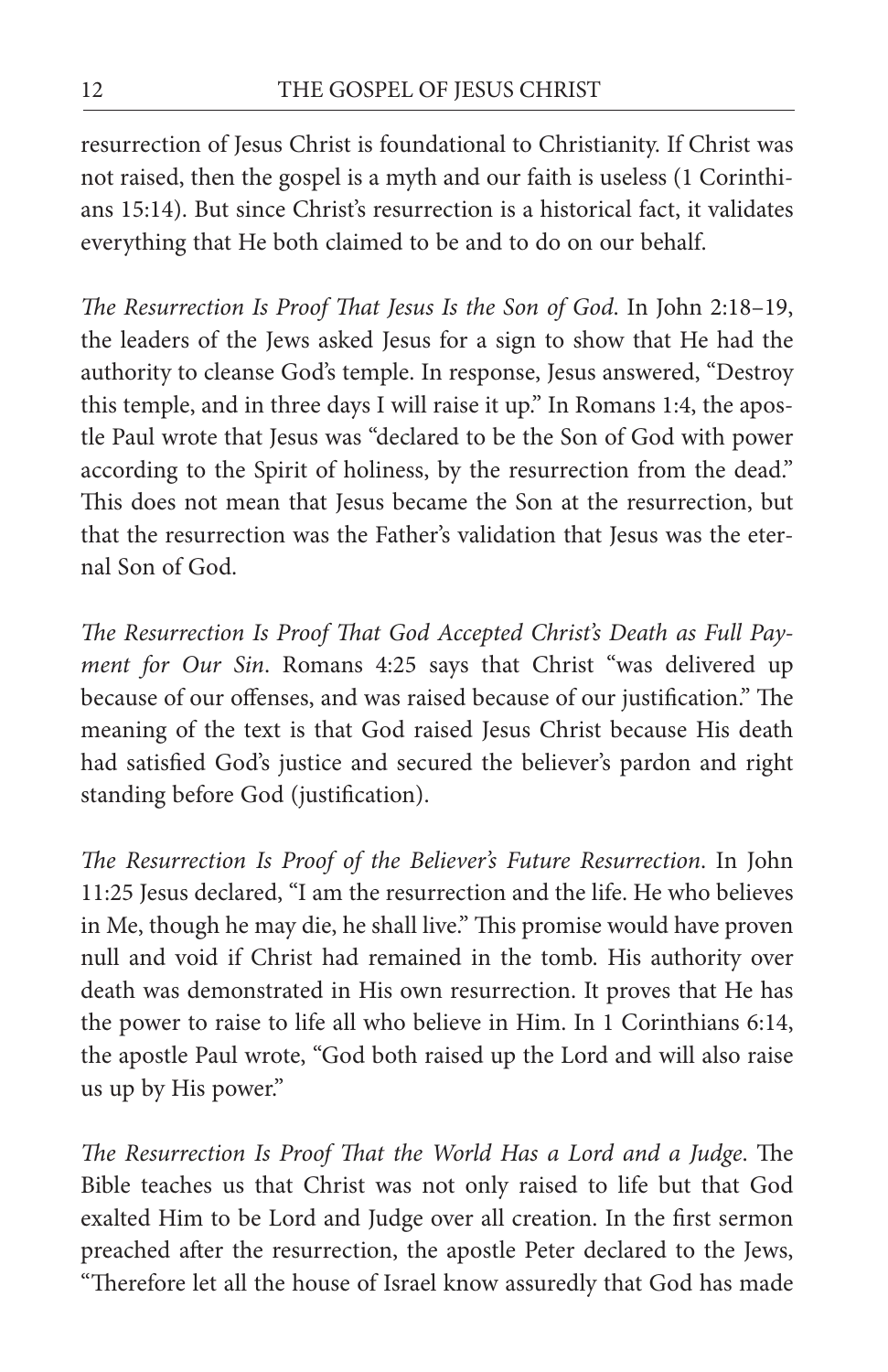this Jesus, whom you crucified, both Lord and Christ" (Acts 2:36). The apostle Paul also declared this truth:

Therefore God also has highly exalted Him and given Him the name which is above every name, that at the name of Jesus every knee should bow, of those in heaven, and of those on earth, and of those under the earth. (Philippians 2:9–10)

God…commands all men everywhere to repent, because He has appointed a day on which He will judge the world in righteousness by the Man whom He has ordained. He has given assurance of this to all by raising Him from the dead. (Acts 17:30–31)

The good news of the resurrection shows us that Christianity is not just a list of rules or a philosophy of life. It is not merely something to debate or hold a position on. At the heart of Christianity is the living person of Jesus Christ. The Lord Jesus speaks through His Word, the Bible, today and powerfully saves sinners. Have you met Him? Has He saved you by the glorious accomplishment of His death and resurrection?

#### **Christ's Accomplishment**

Immediately before His death, Christ declared, "It is finished!" (John 19:30). This brief statement was Christ's declaration of victory. By His death He accomplished all that was necessary for humanity's salvation. The demands of God's justice against us were satisfied, and His wrath was appeased. God is both just and the justifier of wicked people (Romans 3:26). On the cross of Christ, "mercy and truth have met together; righteousness and peace have kissed" (Psalm 85:10). Now, pardon and justification are available to all through faith in the person and work of Christ.

Therefore, having been justified by faith, we have peace with God through our Lord Jesus Christ…. There is therefore now no condemnation to those who are in Christ Jesus, who do not walk according to the flesh, but according to the Spirit. (Romans 5:1; 8:1)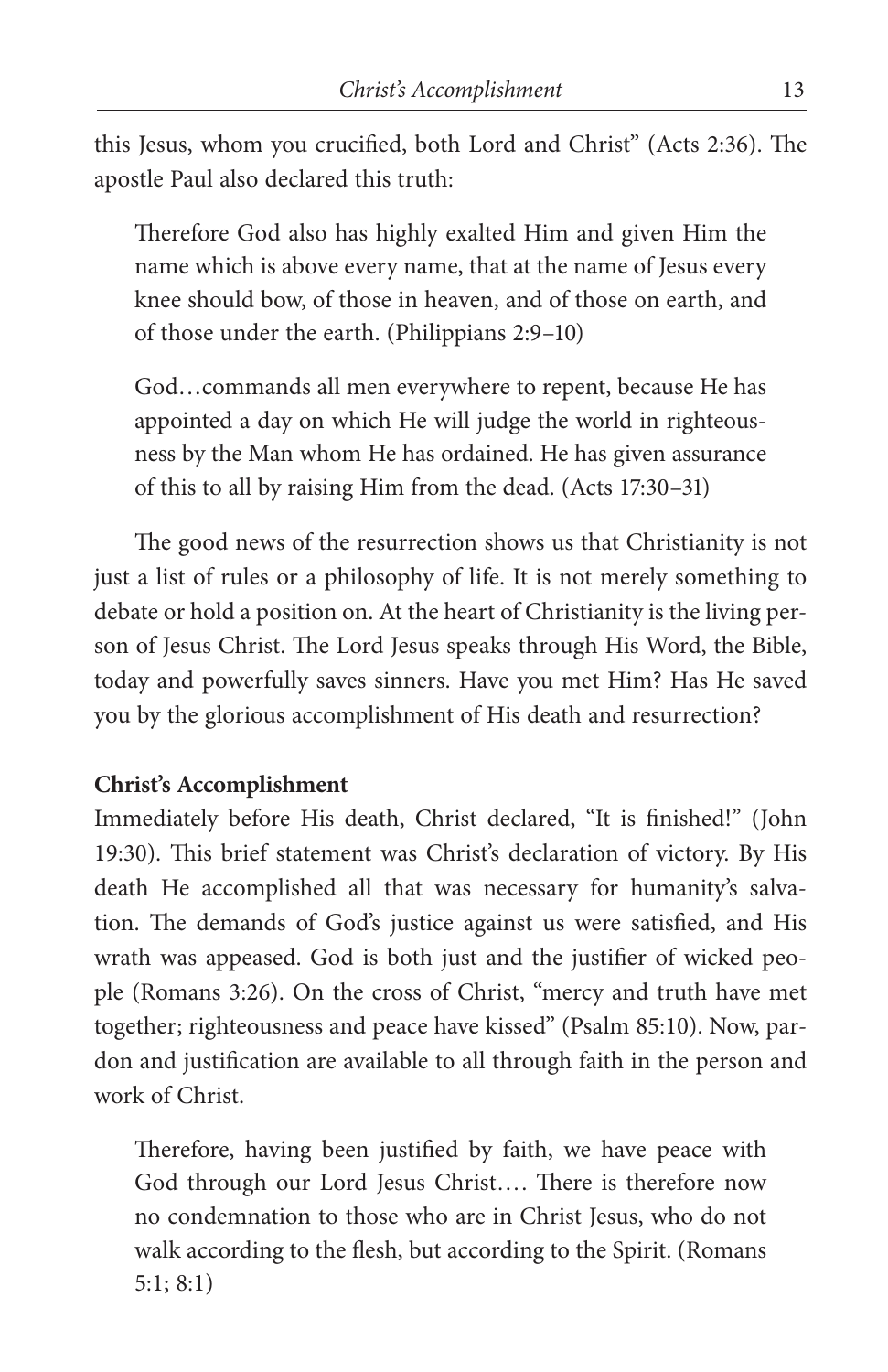Jesus said to him, "I am the way, the truth, and the life. No one comes to the Father except through Me." (John 14:6)

Nor is there salvation in any other, for there is no other name under heaven given among men by which we must be saved. (Acts 4:12)

For there is one God and one Mediator between God and men, the Man Christ Jesus. (1 Timothy 2:5)

#### **Our Response**

Having considered God's work on behalf of sinful humanity, we must now ask how we are to respond in order to benefit from such a great salvation, or, what must we do to be saved? The Bible demands two things of all men: (1) that they repent of their sins, and (2) that they trust in the person and work of Jesus Christ:

[Jesus Christ said], "The time is fulfilled, and the kingdom of God is at hand. Repent, and believe in the gospel." (Mark 1:15)

[The apostle Paul was] "testifying to Jews, and also to Greeks, repentance toward God and faith toward our Lord Jesus Christ. (Acts 20:21)

#### *Repentance*

Repentance is a gift of God (Acts 11:18) and a work of the Holy Spirit in the sinner's heart that results in a change of mind (1 Thessalonians 1:5, 9). This may seem superficial until we understand that the heart refers to the control center of our intellect, will, and emotions. For this reason, a change of mind will always be proven genuine by real changes in our attitudes and conduct.

A wonderful example of repentance is found in the life of Saul of Tarsus, later to be known as the apostle Paul. In his ignorance and unbelief, he thought that Jesus of Nazareth was nothing more than an impostor and a blasphemer and that all who followed Him were the enemies of God and worthy of death (Acts 9:1–2; 1 Timothy 1:13). On his way to Damascus, however, Saul was confronted by the resurrected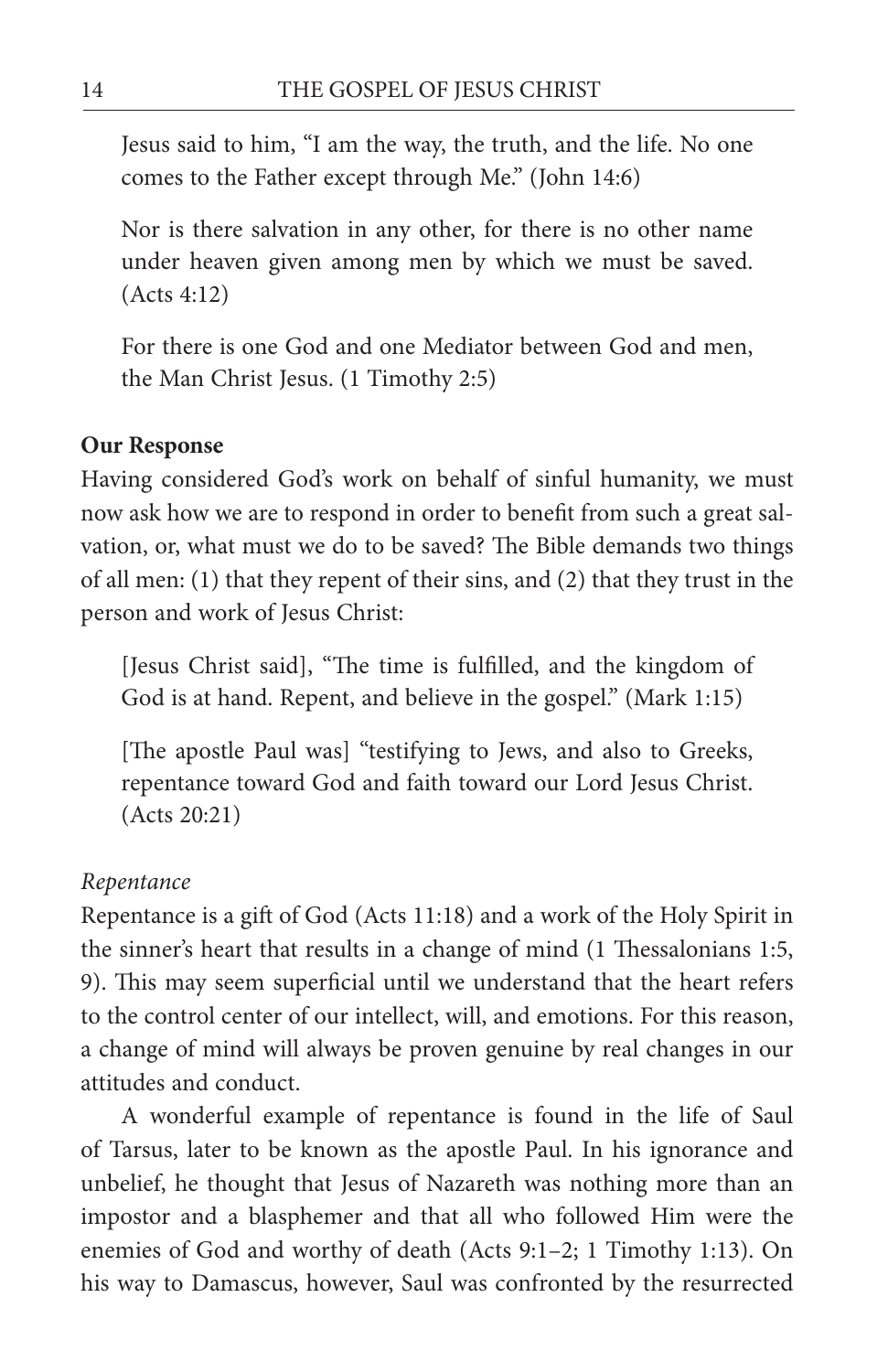Christ (Acts 9:3–8) and discovered that he had been wrong about Him. He had thought that Jesus was a blasphemer, only to discover that He was the Son of God, the promised Messiah, and the Savior of the world. He had thought that righteousness was earned through obedience to the law, only to discover that there was nothing good in him (Romans 7:18) and that salvation was a gift of God (Ephesians 2:8–9). He had thought that the disciples of Jesus were the enemies of Israel and unfit to live (Acts 8:1), only to discover that he was persecuting the true Israel (Galatians 6:16) and putting to death the sons and daughters of the living God (Romans 8:14–15).

Through one encounter with Christ Jesus, Saul of Tarsus, the proud and self-righteous Pharisee of Pharisees, was proven wrong. He repented and immediately began to proclaim Jesus in the synagogues, saying, "He is the Son of God" (Acts 9:18–22). The news spread throughout all the churches of Judea that "He who formerly persecuted us now preaches the faith which he once tried to destroy" (Galatians 1:22–23). Paul's change of mind led to a change in everything else!

*Changes in Our Thinking*. Repentance involves a change of mind leading to a recognition that what God says is true and that we have been wrong.

For I acknowledge my transgressions, And my sin is always before me. Against You, You only, have I sinned, And done this evil in Your sight— That You may be found just when You speak, And blameless when You judge. (Psalm 51:3–4)

And I prayed to the LORD my God, and made confession, and said, "O Lord, great and awesome God, who keeps His covenant and mercy with those who love Him, and with those who keep His commandments, we have sinned and committed iniquity, we have done wickedly and rebelled, even by departing from Your precepts and Your judgments." (Daniel 9:4–5)

*Changes in Our Emotions*. A genuine recognition of our sinfulness and guilt will also lead to genuine sorrow, shame, and even hatred for what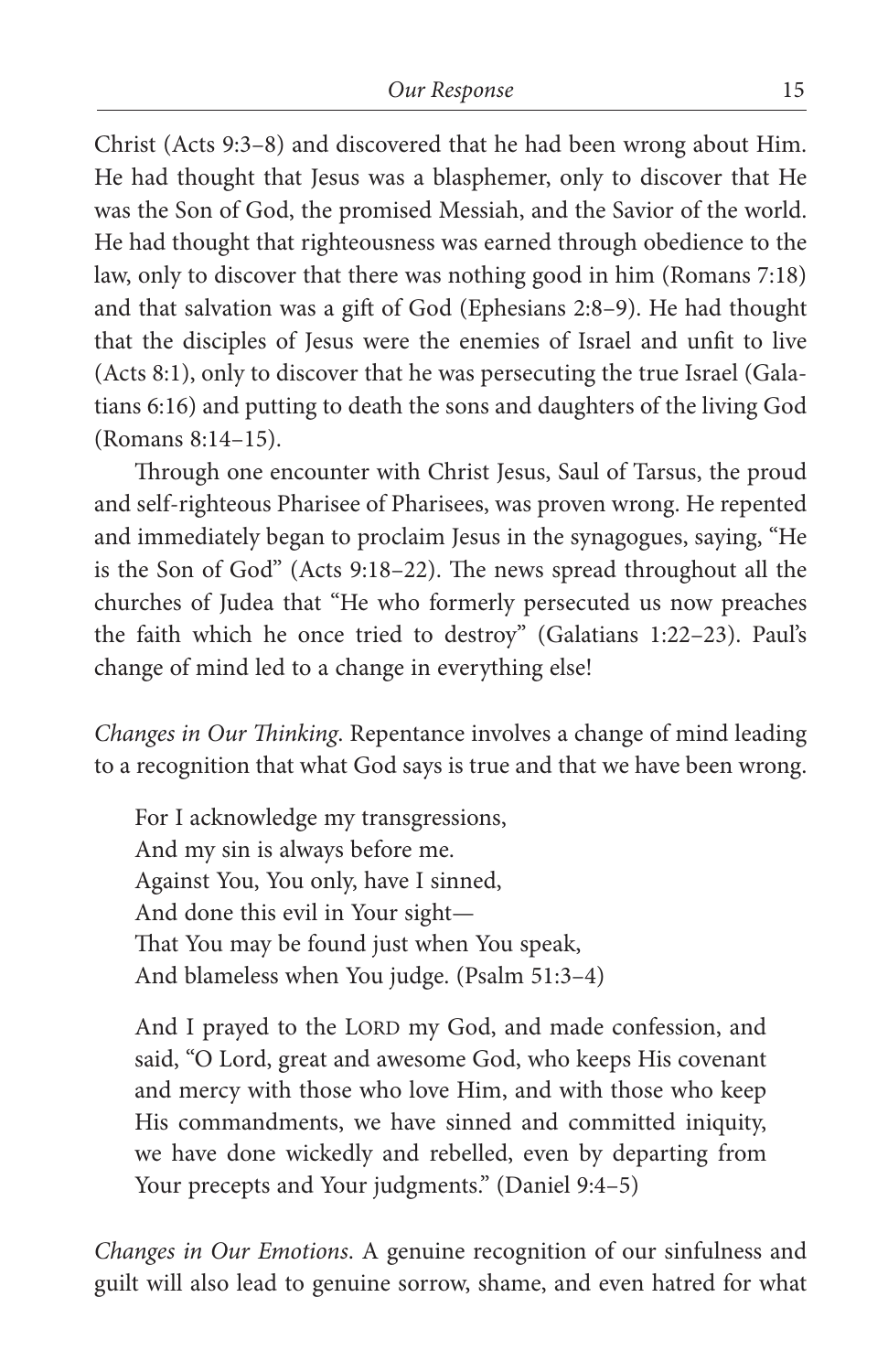we have become and done. We begin to disdain, with a deep sense of shame and remorse, the sin we once loved.

And there you shall remember your ways and all your doings with which you were defiled; and you shall loathe yourselves in your own sight because of all the evils that you have committed. (Ezekiel 20:43)

Surely, after my turning, I repented; And after I was instructed, I struck myself on the thigh; I was ashamed, yes, even humiliated, Because I bore the reproach of my youth. (Jeremiah 31:19)

For what I am doing, I do not understand. For what I will to do, that I do not practice; but what I hate, that I do…. O wretched man that I am! Who will deliver me from this body of death? (Romans 7:15, 24)

Now I rejoice, not that you were made sorry, but that your sorrow led to repentance. For you were made sorry in a godly manner, that you might suffer loss from us in nothing. (2 Corinthians 7:9)

The sacrifices of God are a broken spirit, A broken and a contrite heart— These, O God, You will not despise. (Psalm 51:17)

*Changes in Our Actions*. Our claim to think differently and our expressed emotions against sin are not in themselves definite evidence of genuine repentance. True repentance will also be accompanied by a change of the will that produces right actions—especially, a turning away from sin and a turning to God in obedience.

Therefore bear fruits worthy of repentance. (Matthew 3:8)

They should repent, turn to God, and do works befitting repentance. (Acts 26:20)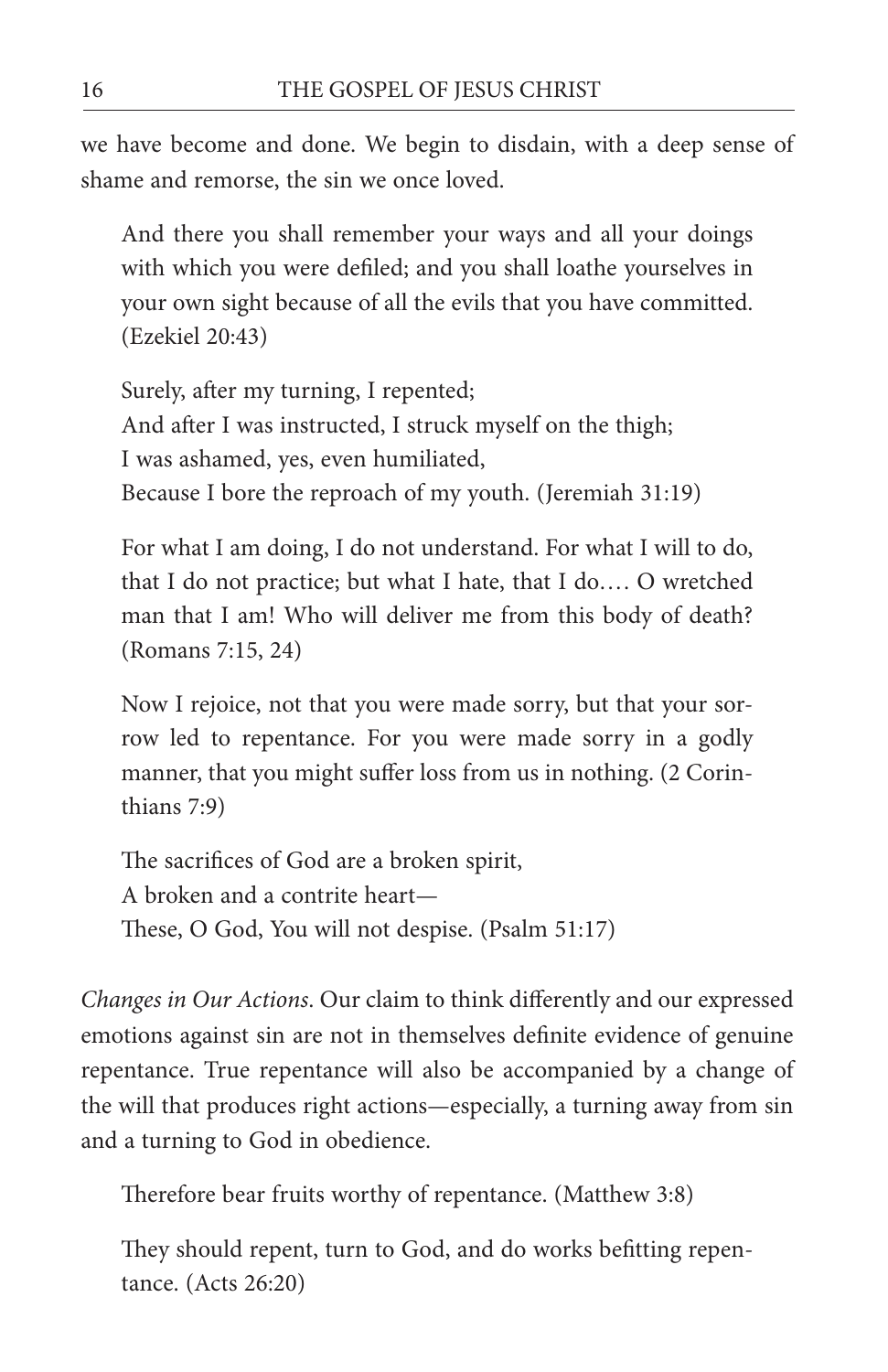For they themselves declare concerning us what manner of entry we had to you, and how you turned to God from idols to serve the living and true God, and to wait for His Son from heaven, whom He raised from the dead, even Jesus who delivers us from the wrath to come. (1 Thessalonians 1:9–10)

#### *Self-Examination: Are You Repenting?*

We have learned that we must repent to be saved. The question that now remains to be answered is personal: Have you repented? Are you repenting? The following exploratory questions will help you determine if genuine repentance is a reality in your life.

- 1. Do you now think differently about God? Do you see that God, rather than you, should be at the center of all things? Do you lament your neglect of God? Are you beginning to recognize His worth? Do you desire to seek Him and know Him?
- 2. Do you now think differently about sin? Do you see that sin is vile and a terrible offense to God? Do you feel regret and shame for your sin? Do you long to be free from both the condemnation and the slavery of sin? Are you determined to confess your sin and turn to God for mercy?
- 3. Do you now think differently about the way of salvation? Do you fully agree that you cannot return to God by your own merit, but only through the person and work of Christ? Do you acknowledge that your best deeds are like filthy rags before God, and have you rejected all hope in your own righteousness?

If you are able to affirm these questions, and if these things are growing realities in your life, it is an indication that God has been and is working in your heart, illuminating your mind to see the truth and granting you repentance unto salvation.

If you are unable to affirm these questions but desire salvation, then continue to seek God in His Word and in prayer. Reconsider the Bible verses that we have studied and examine your life in light of them.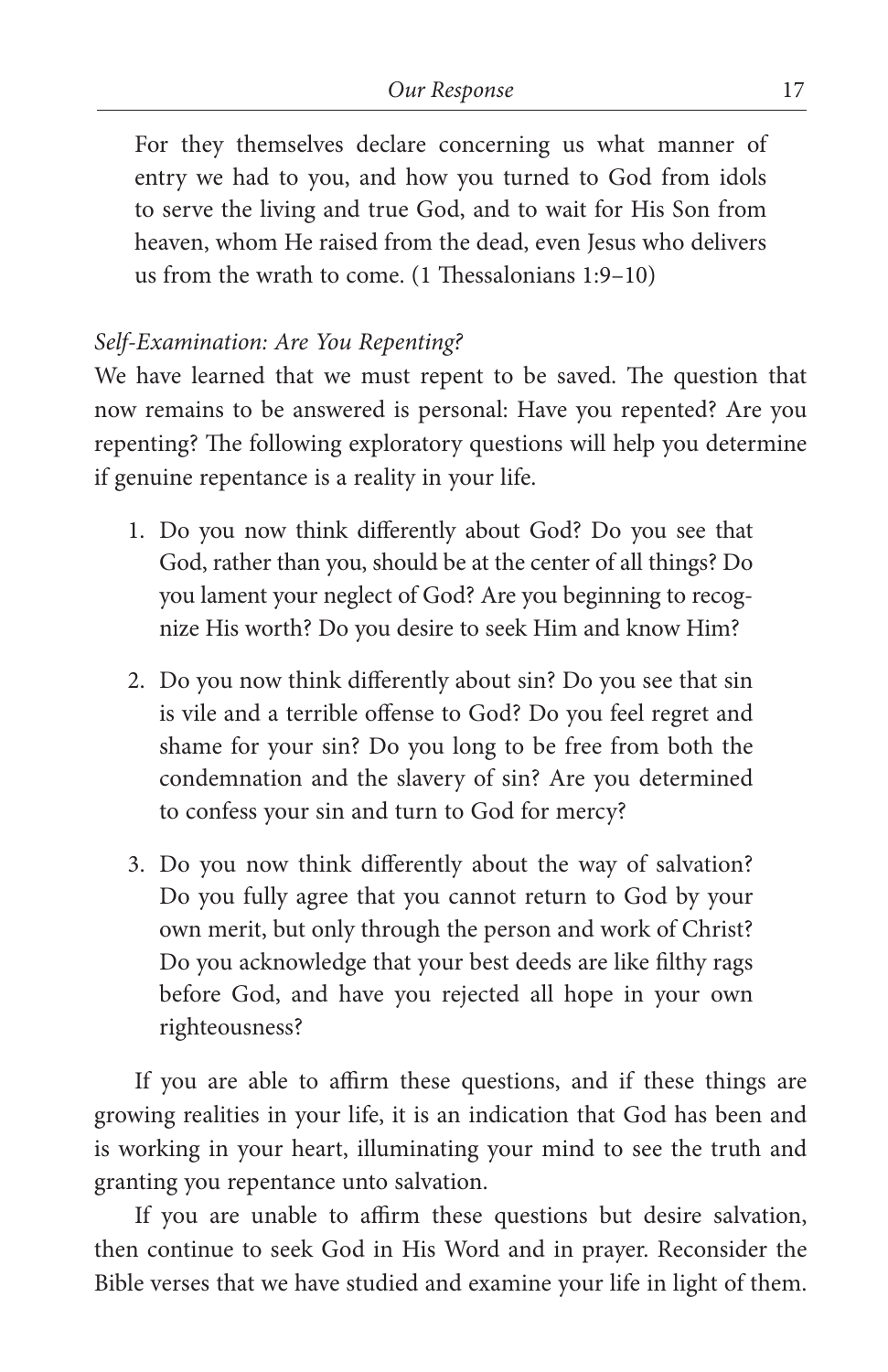Continue to cry out to God, and seek Him in His Word until He has wrought a change in your heart.

#### **Faith**

With repentance unto life comes saving faith. Faith is more than a belief in the existence of God; it also involves a trust, confidence, or reliance upon His character and the truthfulness of His word. The Bible declares, "You believe that there is one God. You do well. Even the demons believe—and tremble!" (James 2:19). People with genuine faith do not merely believe there is a God but they trust what He has said and rely upon it.

#### *Faith Defined*

The Bible defines faith as "the substance of things hoped for, the evidence of things not seen" (Hebrews 11:1). This leads us to a very important question: How can a reasonable person be assured of what he or she hopes for or have the conviction that what he or she has never seen actually exists?

The answer to this question is found in the character of God, the trustworthiness of the Bible, and the ministry of the Holy Spirit. We can be assured of forgiveness of sin, reconciliation with God, and the hope of eternal life because God has promised these things in the Bible (Titus 1:2–3), and the Spirit of God testifies to our hearts that they are true (John 16:13; Romans 8:14–16; Galatians 4:6; 1 John 2:20, 27).

#### *Faith Focused*

Saving faith especially consists of trust that Christ is our Savior, our only righteousness with God. One of the greatest evidences of genuine repentance is that we are not only turning away from sin but we are also turning away from trusting in our own virtue, merits, or works to gain a right standing before God. We realize that all our supposed personal righteousness and good deeds are as filthy rags (Isaiah 64:6), and we firmly reject them as a means of salvation. We know that if we are to be reconciled to God, it will not be as a result of our works for Him but as a result of His great work for us through Jesus Christ. We agree unreservedly with the following Bible verses.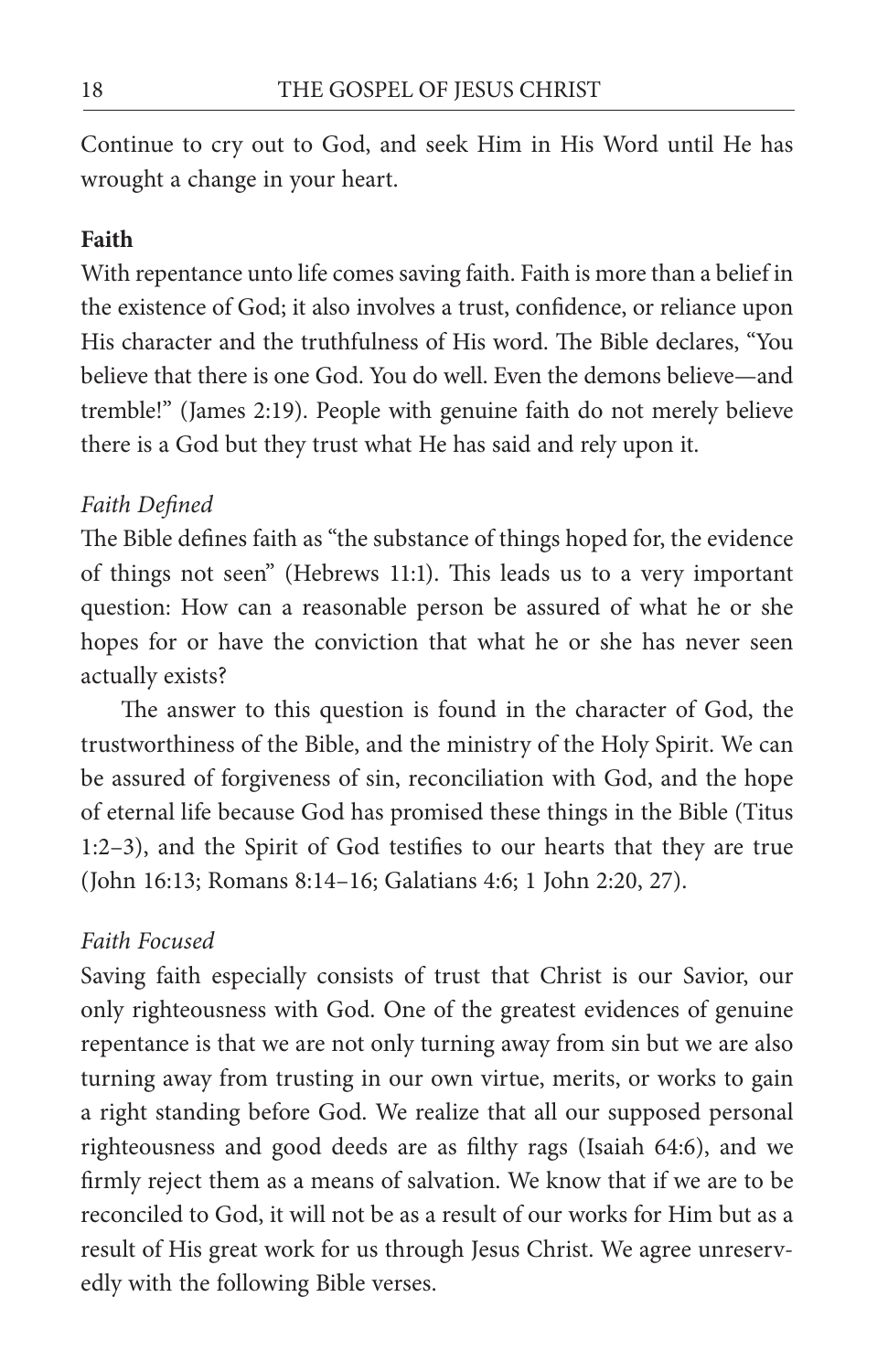Knowing that a man is not justified by the works of the law but by faith in Jesus Christ, even we have believed in Christ Jesus, that we might be justified by faith in Christ and not by the works of the law; for by the works of the law no flesh shall be justified. (Galatians 2:16)

Now to him who works, the wages are not counted as grace but as debt. But to him who does not work but believes on Him who justifies the ungodly, his faith is accounted for righteousness. (Romans 4:4–5)

For by grace you have been saved through faith, and that not of yourselves; it is the gift of God, not of works, lest anyone should boast. (Ephesians 2:8–9)

#### *Faith Illustrated*

In the life of Abraham, the Bible provides us with a wonderful illustration of genuine faith. When Abraham and his wife, Sarah, were far beyond the age of having children, God promised them a son. In response to this promise, the Bible declares that Abraham was "fully convinced that what He had promised He was also able to perform" (Romans 4:21). Abraham believed God, and it was credited to him as righteousness (Romans 4:3).

With regard to the gospel, genuine faith involves believing in and relying upon what God has revealed about Himself, about us, and about His work of salvation through the life, death, and resurrection of Jesus Christ. To believe is to be fully assured that what God has promised through Jesus Christ, He is really willing and able to perform. The following Bible verses are a good representation of what God has promised.

For God so loved the world that He gave His only begotten Son, that whoever believes in Him should not perish but have everlasting life. (John 3:16)

But as many as received Him, to them He gave the right to become children of God, to those who believe in His name. (John 1:12)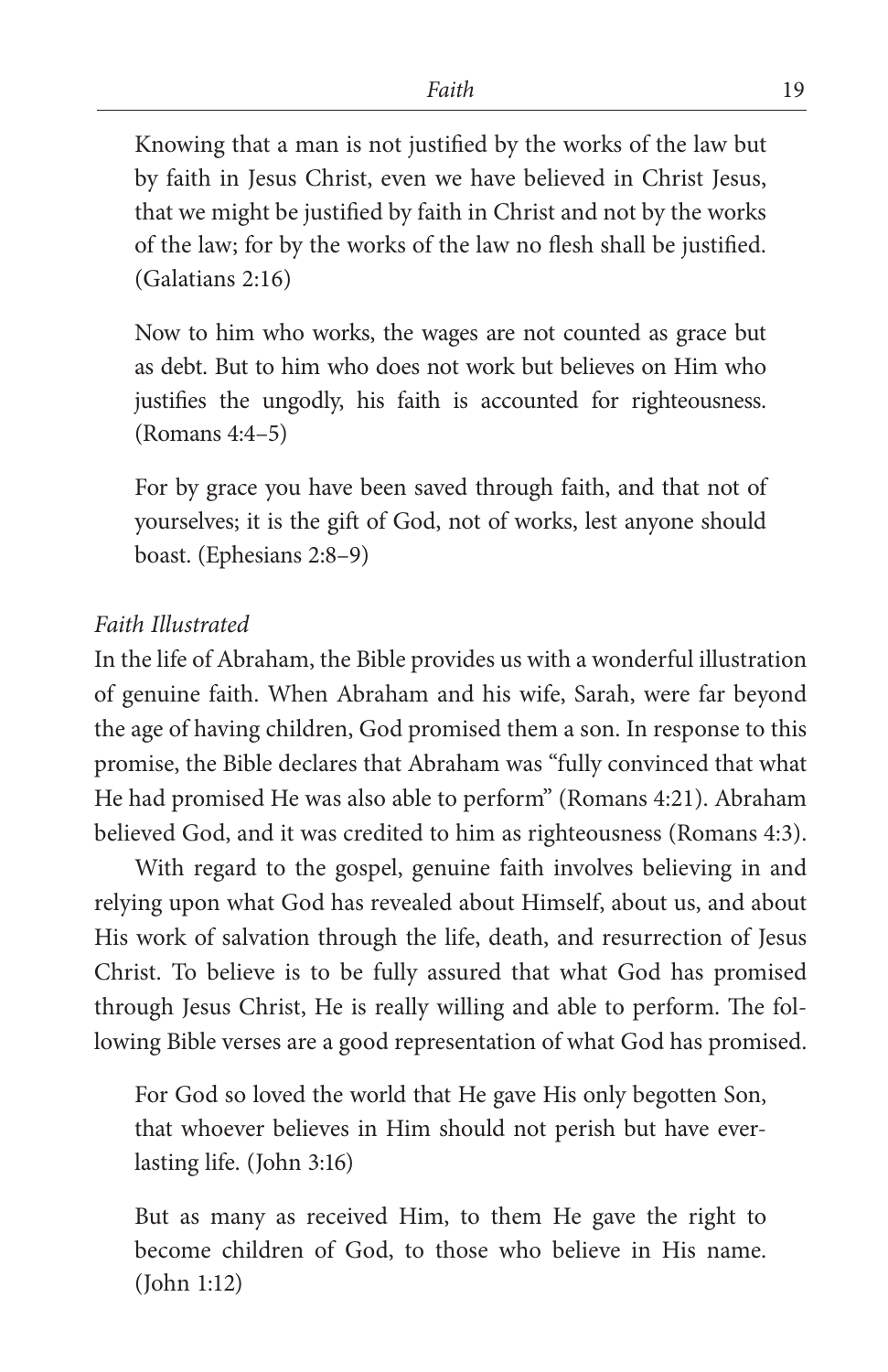[Jesus said,] "Most assuredly, I say to you, he who hears My word and believes in Him who sent Me has everlasting life, and shall not come into judgment, but has passed from death into life." (John 5:24)

#### *Self-Examination: Are You Believing?*

We must believe in Jesus Christ to be saved. The question that now remains to be answered is personal: Have you believed? Are you believing, trusting, and relying upon the person and work of Jesus Christ? The following exploratory questions will help you determine if genuine faith is a reality in your life.

- 1. Are you convinced that salvation is found in no other name except Jesus Christ? Are you convinced that the claims of all other so-called prophets and saviors are false? Do you trust your eternal well-being to the power and faithfulness of just one person—Jesus of Nazareth?
- 2. Are you convinced that salvation is not a result of your own virtue or merit? Are you convinced that even your most righteous deeds are like filthy rags before God? Are you convinced that salvation by works is utterly hopeless?
- 3. Have you rested your full trust in the Son of God to save you from your sins? Are you depending upon Him to teach you the truth from the Bible, to forgive your sins by His blood, and to change your heart by His Spirit?

If you are able to affirm these questions, it is an indication that God has been and is working in your heart, illuminating your mind to see the truth, and that you believe unto salvation.

If you are unable to affirm these questions but desire salvation, then continue to seek God in His Word (the Bible) and through prayer. Reconsider the promises that we have studied and examine your life in light of them. Continue to cry out to God to overcome your unbelief and to save you. The Bible promises, "Whoever calls on the name of the LORD shall be saved" (Romans 10:13). Continue to seek Him in His Word until the Spirit of God gives you assurance that you are a child of God.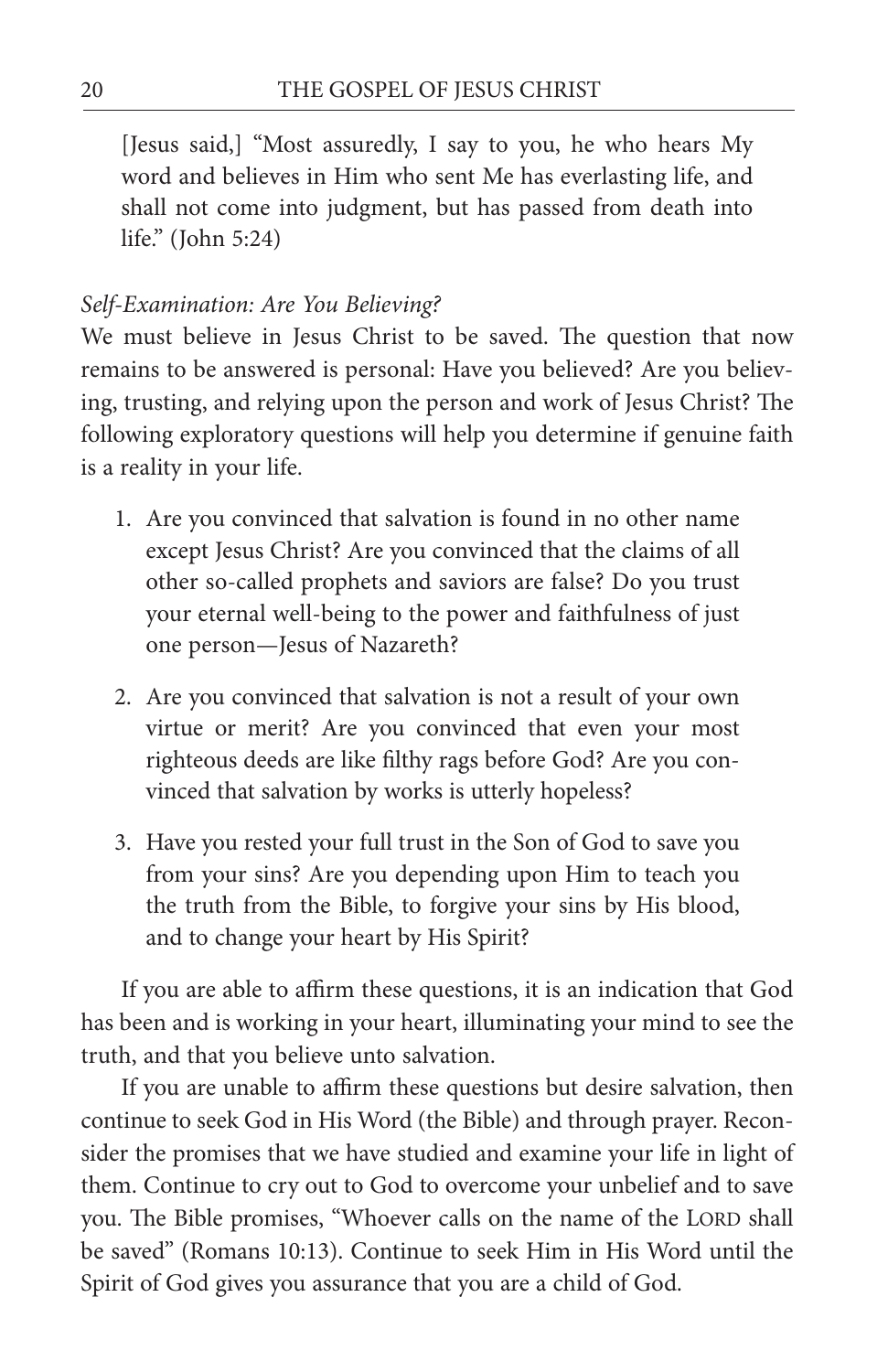The Spirit Himself bears witness with our spirit that we are children of God. (Romans 8:16)

And because you are sons, God has sent forth the Spirit of His Son into your hearts, crying out, "Abba, Father!" (Galatians 4:6)

#### **The Assurance of Salvation**

Jesus warned that not everyone who claims to be a Christian or even confesses Him as Lord will enter into the kingdom of heaven (Matthew 7:21). On the day of judgment, many will be horrified to learn that they were deceived and that Christ never knew them (Matthew 7:23). This unsettling fact leads us to a very important question: How can we know that we have truly believed and that we have eternal life?

True disciples of Jesus Christ are known by their fruits (Matthew 7:16, 19). In other words, there are observable evidences of genuine faith. Salvation is *not* a result of works, but works are evidence of salvation. James writes, "Show me your faith without your works, and I will show you my faith by my works…. Faith without works is dead" (James 2:18, 26).

Salvation is the result of a supernatural, recreating work of God in the heart by the Holy Spirit. For this reason, the apostle Paul writes, "Therefore, if anyone is in Christ, he is a new creation; old things have passed away; behold, all things have become new" (2 Corinthians 5:17). If we have truly believed in Christ, then we really are new creatures, with new desires that cause us to want to know God and please Him. Because of this, we will begin to live a life that increasingly reflects God's work of salvation in us.

This does not mean that salvation is by faith and works or that we must keep ourselves saved by what we do. It simply means that the new birth (John 3:3, 5) and the continuing work of God in our lives (Ephesians 2:10; Philippians 1:6; 2:13) will ensure that we will reflect the evidences of being a child of God. As Christians, we will have great struggles with sin, and we may even fall into grievous sin for a time. If we are truly born again, however, we will not be able to remain in such a condition, but we will repent and continue to grow in conformity to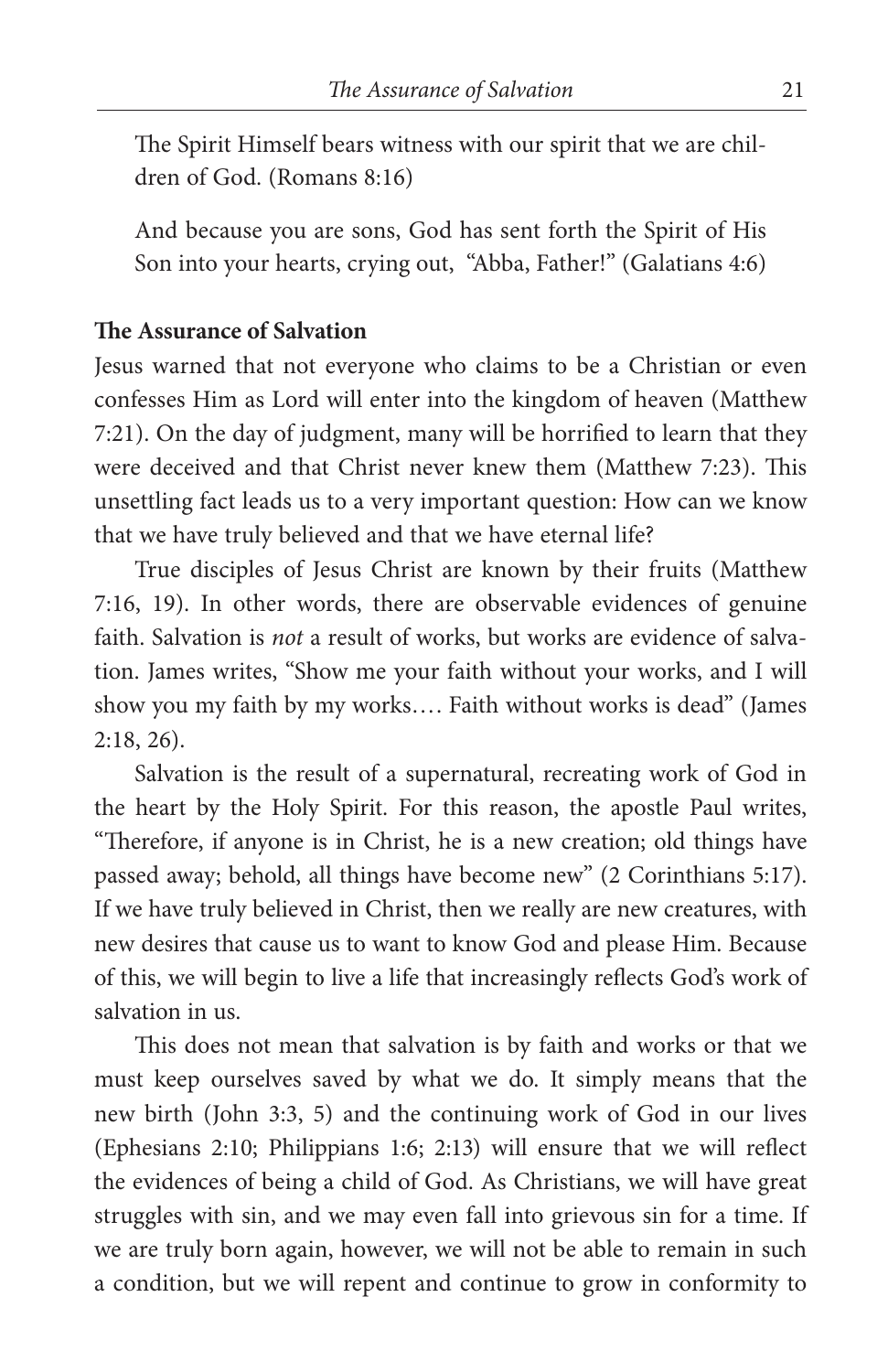Christ. This is assured because the God who began a good work in us will complete it (Philippians 1:6).

#### *Evidences of Conversion*

The Bible teaches us that Christians should examine, or test, themselves to see if they are in the faith (2 Corinthians 13:5). For such an examination to be accurate, however, we must have a true standard. It is not wise to judge ourselves according to our own or others' opinions. The Word of God is the only proper standard for judging the genuineness of our faith in order to grow in the assurance of our salvation. There is one book in the Bible written specifically for this very purpose—1 John. John writes, "These things I have written to you who believe in the name of the Son of God, that you may know that you have eternal life, and that you may continue to believe in the name of the Son of God" (1 John 5:13).

First John sets forth several characteristics that will be found to some degree in the life of every true Christian. To the degree that these characteristics are evident in our own lives, we may have assurance that we have truly come to know Christ and are being transformed by His power. These marks of genuine conversion are summarized in the following statements. We would do well to carefully and prayerfully examine ourselves in light of them.

- 1. Christians walk in the light (1 John 1:5–7). Christians' character and conduct are progressively and gradually being conformed to the will of God as He has revealed it to us in the Bible.
- 2. Christians are sensitive to the sin that is in their life and confess it (1 John 1:8–10). Christians are not immune to sin, but they disdain it and struggle against it. Their lives are marked by repentance, confession, and gradual victory.
- 3. Christians keep the commandments of God (1 John 2:3–4). Christians practice righteousness (1 John 2:29; 3:7, 10) and do not give themselves to sin as a style of life (1 John 3:4, 6, 8–9). Christians' lives are marked by conformity to the will of God and confession and repentance of departures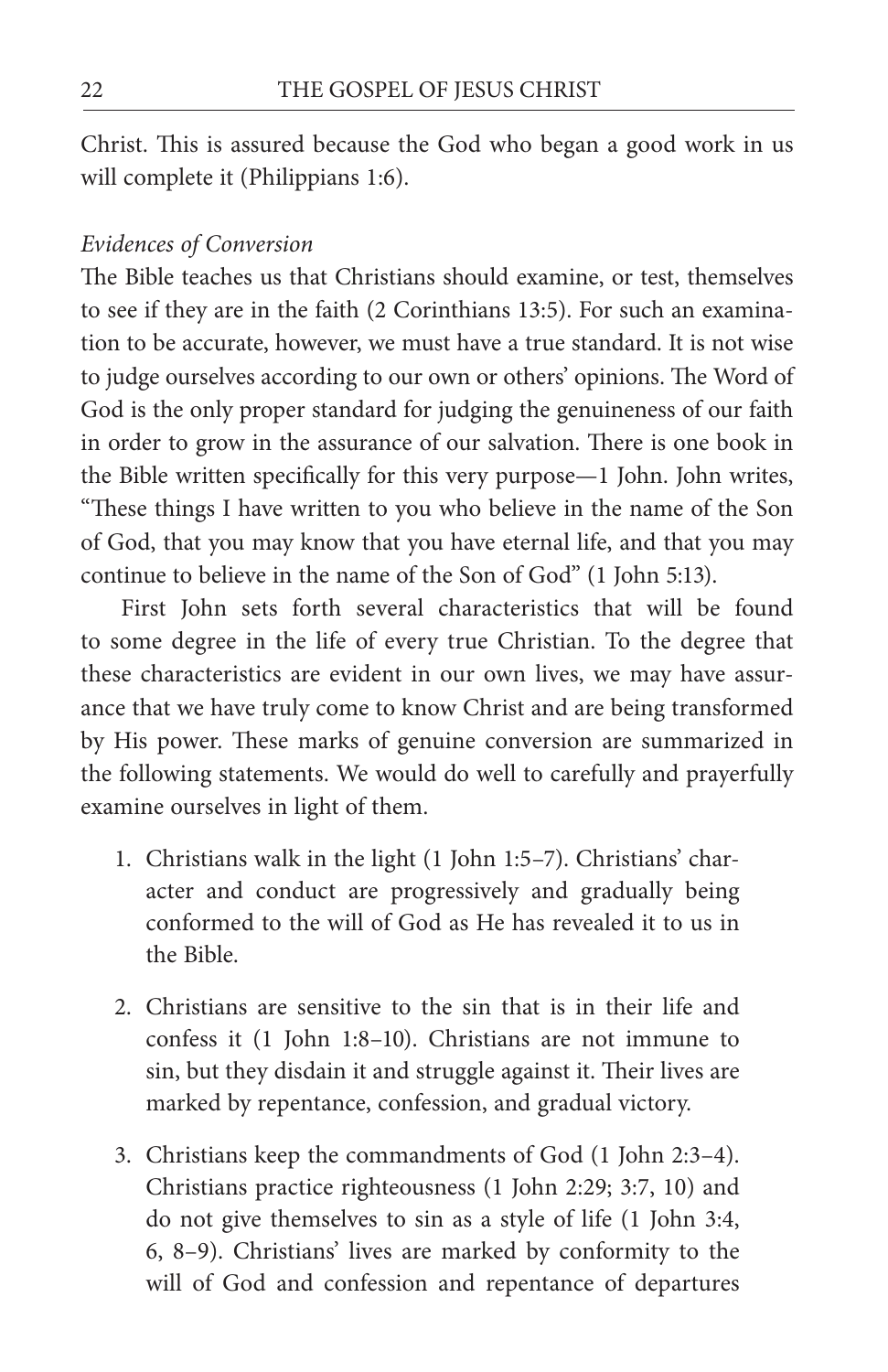from God's standard. This does not mean that Christians are capable of perfect obedience to God's commands. It means that the way they live will reflect a new and increasing appreciation for the commandments of God and a growing conformity or obedience to them.

- 4. Christians seek to walk as Jesus walked (1 John 2:6). The great ambition of true disciples is to be like their Master (Matthew 10:25). They desire to imitate Christ in everything (1 Corinthians 11:1; Ephesians 5:1). Consequently, Christians also have a growing disinterest in imitating this fallen world or winning its approval.
- 5. Christians love other Christians, desire their fellowship, and serve them in practical works (1 John 2:9–11). This is one of the greatest evidences of salvation (Matthew 25:34–40; 1 John 3:14–18).
- 6. Christians grow in their disdain for and rejection of the world (1 John 2:15–17). "The world" refers to the ideas, attitudes, and deeds of this present fallen age that contradict and oppose the nature and will of God.
- 7. Christians continue in the teachings and practices of the faith that were once and for all handed down to the church through Christ and His apostles (1 John 2:19, 24; Jude 3). Christians have been taught by God (Jeremiah 31:34; John 6:45) and are not carried away by every wind of false doctrine (Ephesians 4:14).
- 8. Christians purify themselves (1 John 3:3). They seek to grow in holiness, which is moral purity (2 Corinthians 7:1; 1 Timothy 4:7; 1 Peter 1:15–16). This involves not only a separation from evil but also a drawing near to God and a holding on to what is good.
- 9. Christians believe and confess that Jesus is the Christ, the Son of God and the Savior of the world (1 John 2:22–23; 4:2, 13–15). Christians' great and only hope of salvation is in the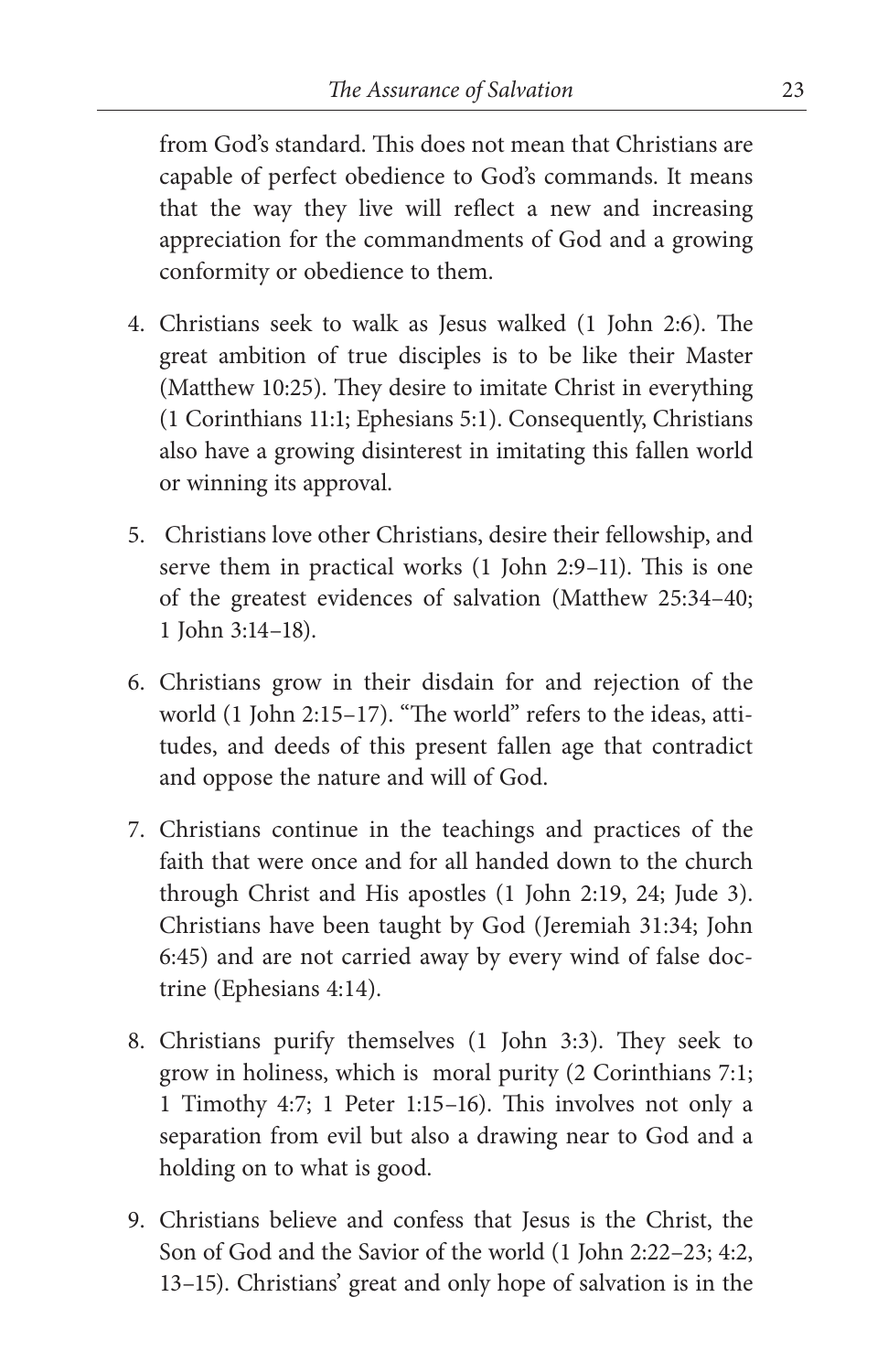person and work of Christ. They believe the testimony of eternal life that God has given them through His Son, Jesus Christ (1 John 5:10–12).

10. Christians are subject to God's loving and paternal discipline (Hebrews 12:5–11). God will not allow His children to continue in immaturity and disobedience, but will discipline them in order that they might share in His holiness and bear the fruit of righteousness. This is one of the great marks or characteristics of true conversion.

#### *The Benefits of Salvation*

Although we cannot properly set forth and describe all the benefits of salvation in a booklet, it is helpful for us to review a few of them. First, the Christian is regenerated. The Bible teaches us that all people are born spiritually dead and unwilling to respond to God in love and obedience (Romans 8:7; Ephesians 2:1). Those who believe in Christ, however, have been regenerated (Titus 3:5), or made spiritually alive (Ephesians 2:5), so that they might walk in newness of life (Romans 6:4). The believer is a new creation with a new heart that delights in God and desires to please Him (Ezekiel 36:26–27; 2 Corinthians 5:17; 1 John 5:3). This is the true meaning of the phrase "born again" (John 3:3; see also John 3:5; 1 John 5:1). We have not just changed our minds—God has changed our very natures!

Second, the Christian is justified before God (Romans 5:1). This means that not only are we forgiven of all our past, present, and future sins but also that the perfectly righteous life of Christ is imputed to us, or credited to our account. Although we will still struggle with sin and frequent failures, God has legally declared us to be right with Him, and He treats us that way (Romans 8:33–34; 2 Corinthians 5:21).

Third, the Christian has been adopted. God is the Creator, sovereign, and judge of all humanity. To us who believe, however, He is also our Father (Galatians 4:5; Ephesians 1:5). Through faith in Christ, we have been adopted into God's family and enjoy all the privileges of sonship (John 1:12). Though it may seem too wonderful to be true, God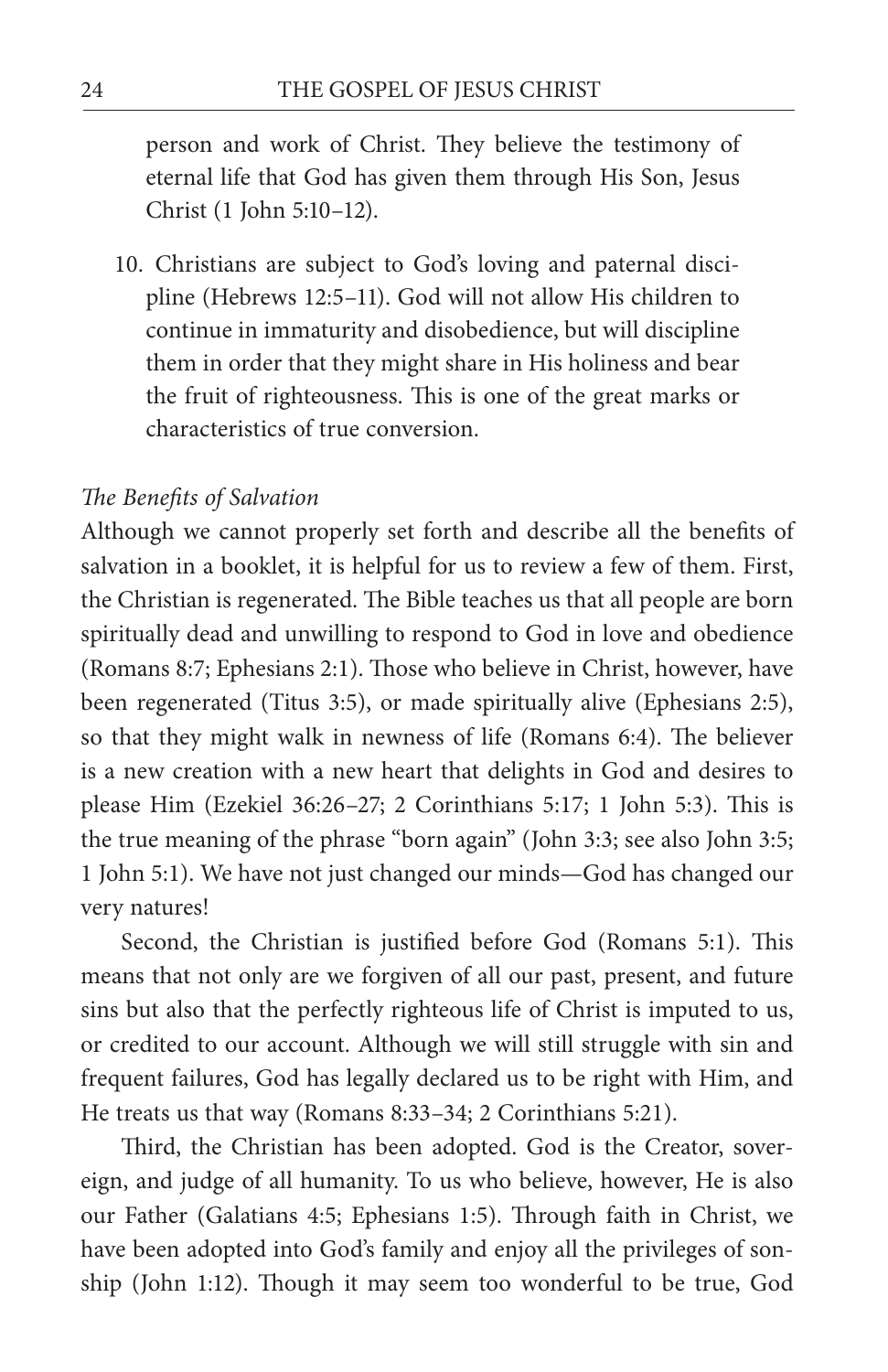loves us as He loves His own Son (John 17:23) and gives us His Spirit as a pledge of our future inheritance (Romans 8:15; Ephesians 1:13–14).

Fourth, the Christian is indwelt with the Spirit of God. We do not walk through this world alone; Christ has sent the Holy Spirit to dwell within us (John 14:16–17). The Spirit testifies of Christ, teaches, leads, helps, convicts, and serves as a pledge for the fullness of God that awaits the believer in heaven (John 14:16; 15:26; 16:7–8; Romans 8:14; 2 Corinthians 1:22; 5:5; Ephesians 1:14; 1 John 2:27). Through the person of the Holy Spirit, Jesus Christ continues to be our Immanuel, which means "God with us" (Isaiah 7:14; Matthew 1:23).

Fifth, the Christian has been given eternal life. It is important to understand that eternal life began for us the moment we believed in Jesus Christ (John 5:24). Eternal life is more than a quantity of life (life without end); it is also a quality of life (life in fellowship with God). Jesus said, "This is eternal life, that they may know You, the only true God, and Jesus Christ whom You have sent" (John 17:3).

Sixth, the Christian is God's workmanship. One of the greatest evidences that God has justified us is that He continues to sanctify us—that is, He works in our lives to make us holy. The Bible teaches us that God is directing all things in our lives, even His discipline, so that we will be conformed to the image of Christ and do the good works that He prepared beforehand for us to do (Romans 8:28–29; Ephesians 2:10; Hebrews 12:5–11). What a privilege to know that God will be relentless in working for our transformation. The apostle Paul wrote that he was "confident of this very thing, that He who has begun a good work in you will complete it until the day of Jesus Christ" (Philippians 1:6).

Finally, the Christian will be glorified. Our great and certain hope is that because Christ has risen, we also will be raised from the dead and glorified when Christ returns (Romans 8:11, 17, 29–30). Our mortal bodies will be transformed into conformity to Christ's glorious body and will no longer be subject to sin, death, or corruption (1 Corinthians 15:53–54; Philippians 3:20–21; 1 Thessalonians 4:16–17). We will forever be with the Lord in a new heaven and a new earth in which only righteousness dwells (John 14:2; 1 Thessalonians 4:17; 2 Peter 3:13; Revelation 21:1–4, 22–27).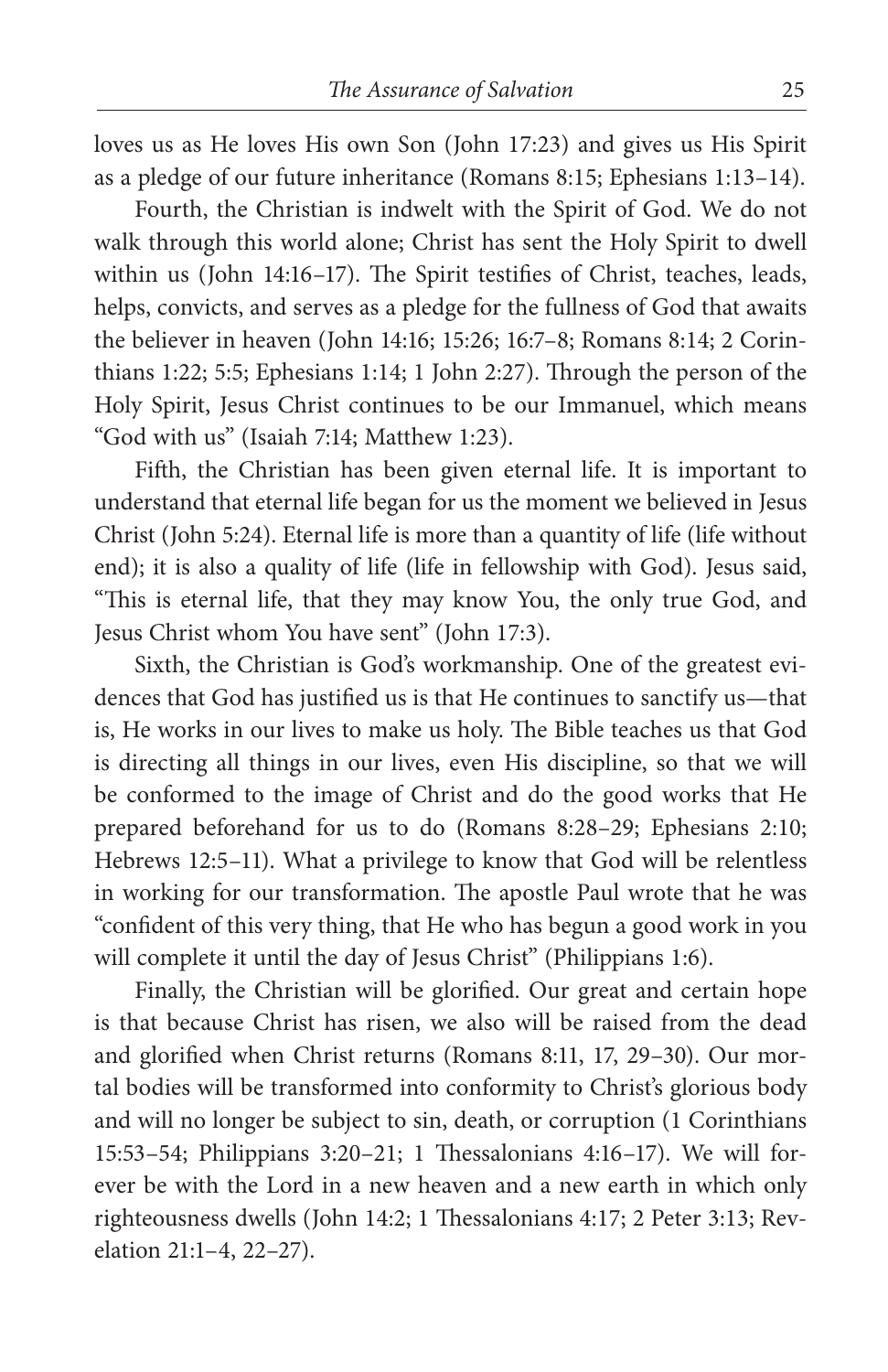#### **How Then Shall We Live?**

The Bible calls us to live in a manner that is worthy of our calling (Ephesians 4:1), to grow in conformity to the image of Christ (Romans 8:29), and to walk in the good works that God has prepared for us to do (Ephesians 2:10). In response to the mercies of God, we should present our lives to God as living sacrifices, holy and acceptable to Him (Romans 12:1–2). The following practical guidelines are taken from the Bible in order to aid us in this magnificent quest.

#### *Study the Bible*

We must grow in our knowledge of God, our knowledge of all that He has done for us in Christ, and our knowledge of His will for our lives. We must be strengthened in our faith, encouraged in our obedience, and conformed to the image of God. This can be accomplished only through reading, studying, memorizing, and obeying the Bible. The Bible is inspired by God and is profitable for teaching, rebuking, correction, and training in righteousness (2 Timothy 3:15–17). For this reason, we must be diligent to know its truths and apply them to our lives (2 Timothy 2:15). Jesus said, "Man shall not live by bread alone, but by every word that proceeds from the mouth of God" (Matthew 4:4).

#### *Devotion to Prayer*

God speaks to us through the Bible, and we speak to God through prayer. We can do nothing by ourselves (John 15:4–5), but we can become fruitful by depending on Christ's power and making our needs known to Him in prayer (John 15:7–8). The Bible abounds with teachings on the necessity of prayer, the benefits of prayer, and the promises of blessing for all who pray (Matthew 7:7–11; Luke 11:1–13; James 4:2). For these reasons and more, we should devote ourselves to prayer and never lose heart (Luke 18:1; Colossians 4:2).

Prayer is communing and conversing with God. It includes worship, or praise; giving thanks; requesting that God's will might be accomplished in our lives, our families, our churches, and the world; requesting that God would meet our needs according to His wisdom; and confessing sin and requesting spiritual strength to overcome. One of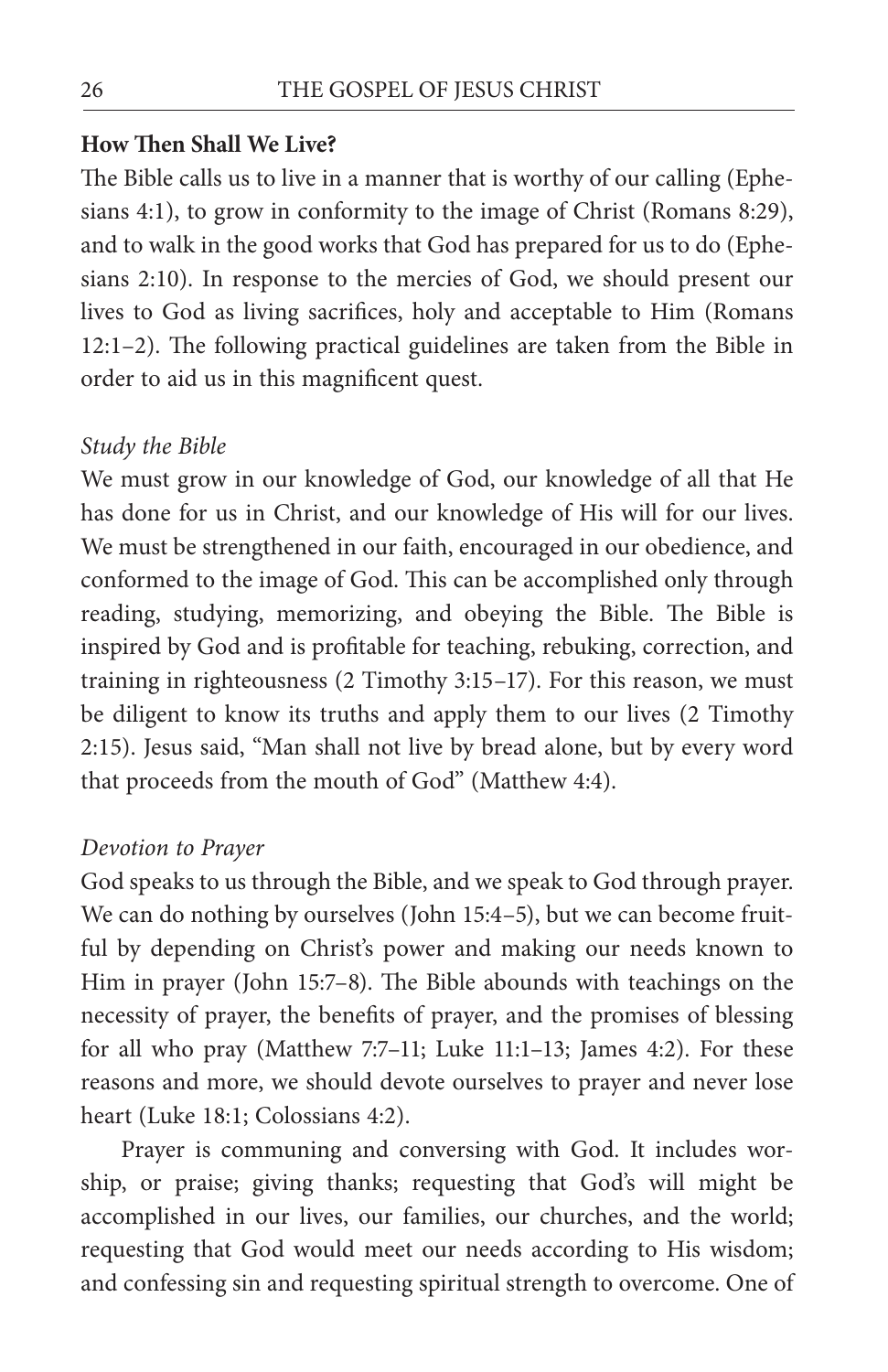the best ways to learn to pray is to study the prayers of the Bible. One of the most helpful is the model prayer found in Matthew 6:9–13.

#### *Public Identification with Christ through Baptism*

We are saved by faith alone, but Christ commands those who believe to publicly identify with Him and His people through baptism (Matthew 28:18–20; Acts 8:36–37).

#### *Fellowship with a Biblical Church*

It is God's will that all true believers unite themselves with a community of like-minded believers (Hebrews 10:23–25). Some of the characteristics of a biblical church include the following:

- a commitment to the inerrancy and sufficiency of the Bible
- an appreciation for biblical truth and a passion to preach and teach it
- a fidelity to orthodox, Trinitarian Christianity, such as is found in the classic confessions of faith arising from the Reformation
- a high view of God and a recognition of man's sinfulness and need
- the conviction that Christ and His gospel are central and preeminent in the Christian faith
- a biblical understanding of conversion leading to repentance, faith, and holiness
- a dedication to biblical worship in the fear of God in contrast to entertainment or emotionalism
- leadership consisting of men who are holy, humble, and able to teach, who lay down their lives for the believers under their care and exercise pastoral discipline over them
- a commitment to biblical counseling and church discipline
- a genuine pursuit of Christlikeness, holiness, and love with a brokenness over its own shortcomings and a refusal to exalt itself over other sound and faithful churches
- a real and observable commitment to evangelism and missions
- a dependence upon God expressed in regular meetings for fervent prayer